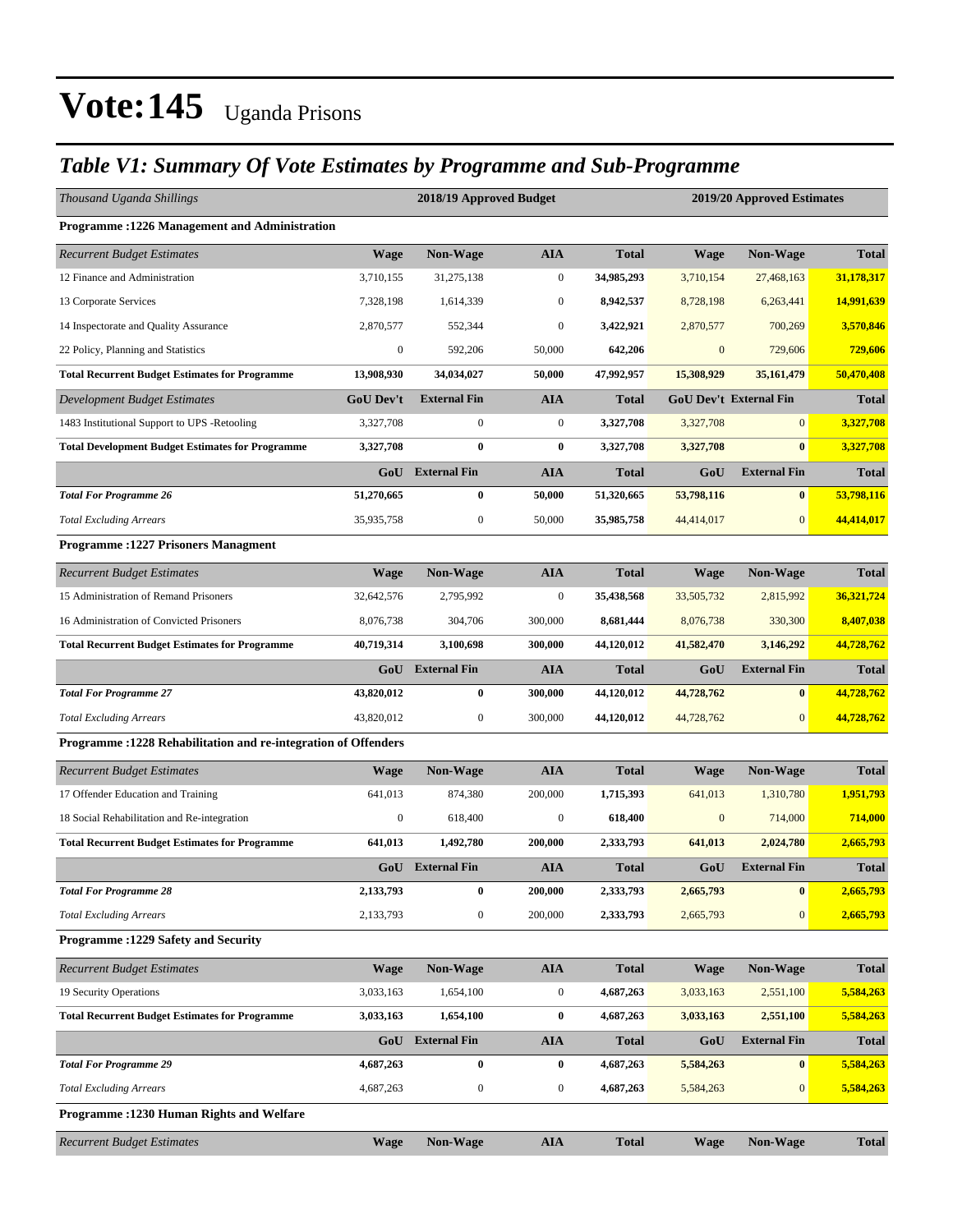| 04 Prison Medical Services                                                               | 2,756,833        | 1.775.662           | $\mathbf{0}$ | 4.532.495    | 2,756,833   | 1,775,654                     | 4,532,487    |
|------------------------------------------------------------------------------------------|------------------|---------------------|--------------|--------------|-------------|-------------------------------|--------------|
| 20 Care and Human Rights                                                                 | 936,148          | 72,112,455          | 18,137,000   | 91,185,603   | 936,148     | 99,709,288                    | 100,645,436  |
| 21 Social Welfare Services                                                               | 880,261          | 1,277,457           | $\mathbf{0}$ | 2,157,718    | 880,261     | 1,335,458                     | 2,215,719    |
| <b>Total Recurrent Budget Estimates for Programme</b>                                    | 4,573,241        | 75,165,574          | 18,137,000   | 97,875,815   | 4,573,242   | 102,820,400                   | 107,393,642  |
|                                                                                          | GoU              | <b>External Fin</b> | <b>AIA</b>   | <b>Total</b> | GoU         | <b>External Fin</b>           | <b>Total</b> |
| <b>Total For Programme 30</b>                                                            | 79,738,815       | $\bf{0}$            | 18,137,000   | 97,875,815   | 107,393,642 | $\mathbf{0}$                  | 107,393,642  |
| <b>Total Excluding Arrears</b>                                                           | 76,921,293       | $\boldsymbol{0}$    | 18,137,000   | 95,058,293   | 107,393,642 | $\overline{0}$                | 107,393,642  |
| <b>Programme: 1231 Prisons Production</b>                                                |                  |                     |              |              |             |                               |              |
| <b>Development Budget Estimates</b>                                                      | <b>GoU Dev't</b> | <b>External Fin</b> | <b>AIA</b>   | <b>Total</b> |             | <b>GoU Dev't External Fin</b> | <b>Total</b> |
| 0386 Assistance to the UPS                                                               | 17,982,966       | $\boldsymbol{0}$    | 4,960,000    | 22,942,966   | 20,308,079  | $\overline{0}$                | 20,308,079   |
| 1109 Prisons Enhancement - Northern Uganda                                               | 1,000,000        | $\mathbf{0}$        | $\mathbf{0}$ | 1.000.000    | 280,000     | $\Omega$                      | 280,000      |
| 1395 The maize seed and cotton production project under<br><b>Uganda Prisons Service</b> | 9,659,749        | $\mathbf{0}$        | 390,000      | 10,049,749   | 8,085,749   | $\Omega$                      | 8,085,749    |
| 1443 Revitalisation of Prison Industries                                                 | 4,980,300        | $\mathbf{0}$        | 2,823,000    | 7,803,300    | 4,820,000   | $\mathbf{0}$                  | 4,820,000    |
| <b>Total Development Budget Estimates for Programme</b>                                  | 33,623,016       | $\bf{0}$            | 8,173,000    | 41,796,016   | 33,493,828  | $\bf{0}$                      | 33,493,828   |
|                                                                                          | GoU              | <b>External Fin</b> | <b>AIA</b>   | <b>Total</b> | GoU         | <b>External Fin</b>           | <b>Total</b> |
| <b>Total For Programme 31</b>                                                            | 33,623,016       | $\bf{0}$            | 8,173,000    | 41,796,016   | 33,493,828  | $\bf{0}$                      | 33,493,828   |
| <b>Total Excluding Arrears</b>                                                           | 33, 363, 828     | $\boldsymbol{0}$    | 8,173,000    | 41,536,828   | 33,493,828  | $\mathbf{0}$                  | 33,493,828   |
| <b>Total Vote 145</b>                                                                    | 215,273,564      | $\bf{0}$            | 26,860,000   | 242,133,564  | 247,664,404 | $\mathbf{0}$                  | 247,664,404  |
| <b>Total Excluding Arrears</b>                                                           | 196,861,948      | $\mathbf{0}$        | 26,860,000   | 223,721,948  | 238,280,306 | $\Omega$                      | 238,280,306  |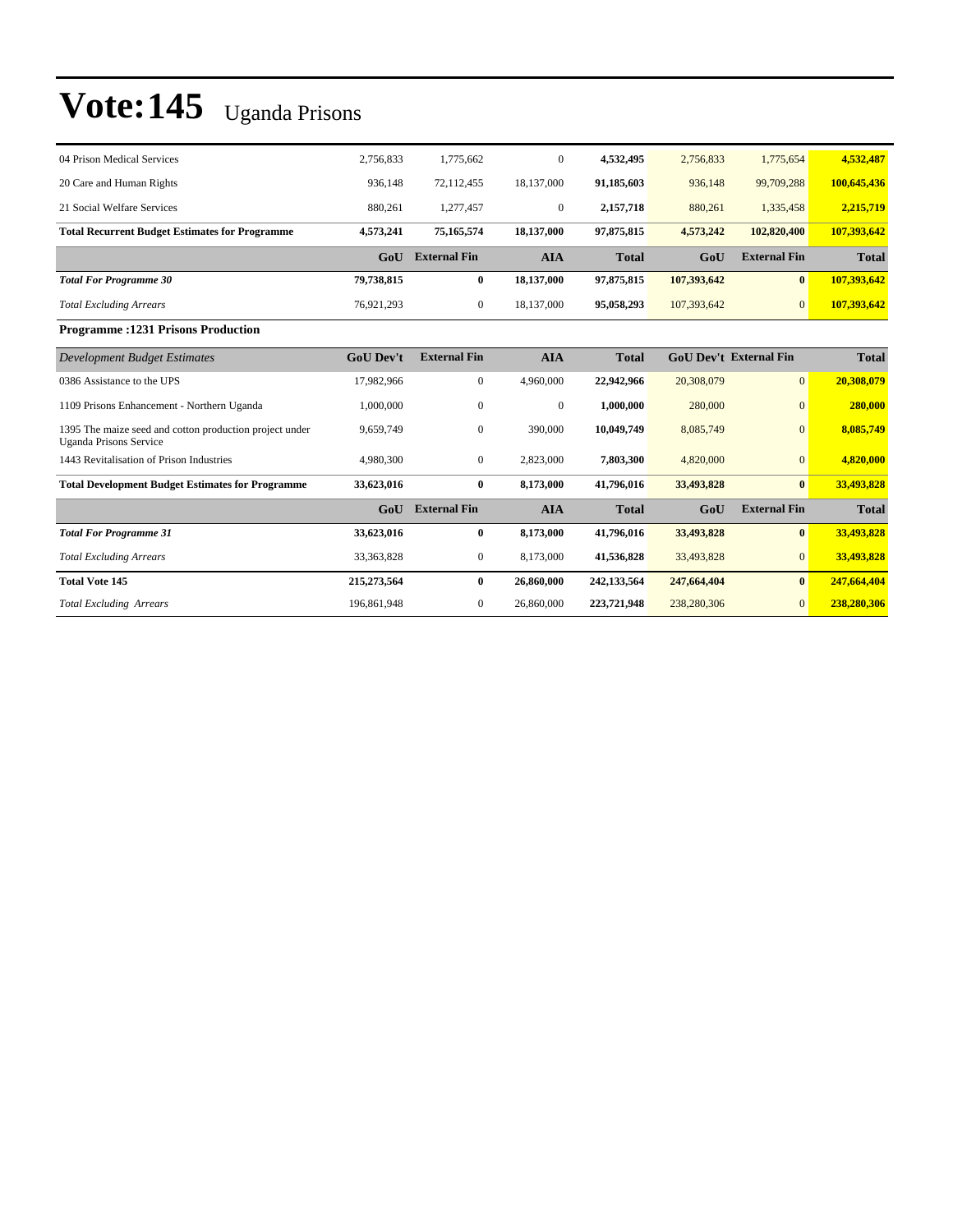### *Table V2: Summary Vote Estimates by Item*

| Thousand Uganda Shillings                                   |             | 2018/19 Approved Budget |            |              |             | 2019/20Approved Estimates |              |
|-------------------------------------------------------------|-------------|-------------------------|------------|--------------|-------------|---------------------------|--------------|
|                                                             | GoU         | <b>External Fin</b>     | AIA        | <b>Total</b> | GoU         | <b>External Fin</b>       | <b>Total</b> |
| <b>Employees, Goods and Services (Outputs Provided)</b>     | 172,448,895 | $\bf{0}$                | 22,387,000 | 194,835,895  | 222,038,352 | $\bf{0}$                  | 222,038,352  |
| 211101 General Staff Salaries                               | 62,711,953  | $\bf{0}$                | $\bf{0}$   | 62,711,953   | 64,975,109  | $\bf{0}$                  | 64,975,109   |
| 211103 Allowances (Inc. Casuals, Temporary)                 | 1,756,515   | 0                       | $\bf{0}$   | 1,756,515    | 3,206,800   | $\bf{0}$                  | 3,206,800    |
| 211104 Statutory salaries                                   | 163,708     | 0                       | $\bf{0}$   | 163,708      | 163,708     | $\bf{0}$                  | 163,708      |
| 212102 Pension for General Civil Service                    | 5,672,457   | $\bf{0}$                | $\bf{0}$   | 5,672,457    | 6,510,720   | $\bf{0}$                  | 6,510,720    |
| 213001 Medical expenses (To employees)                      | 420,932     | $\bf{0}$                | $\bf{0}$   | 420,932      | 711,932     | $\bf{0}$                  | 711,932      |
| 213002 Incapacity, death benefits and funeral expenses      | 286,000     | $\bf{0}$                | $\bf{0}$   | 286,000      | 286,000     | $\bf{0}$                  | 286,000      |
| 213004 Gratuity Expenses                                    | 3,986,152   | 0                       | 300,000    | 4,286,152    | 4,239,452   | $\bf{0}$                  | 4,239,452    |
| 221001 Advertising and Public Relations                     | 126,480     | $\boldsymbol{0}$        | $\bf{0}$   | 126,480      | 164,480     | $\bf{0}$                  | 164,480      |
| 221002 Workshops and Seminars                               | 257,322     | $\bf{0}$                | $\bf{0}$   | 257,322      | 427,006     | $\bf{0}$                  | 427,006      |
| 221003 Staff Training                                       | 1,396,260   | $\bf{0}$                | 250,000    | 1,646,260    | 7,659,330   | $\bf{0}$                  | 7,659,330    |
| 221004 Recruitment Expenses                                 | 24,000      | $\bf{0}$                | 0          | 24,000       | 467,000     | $\bf{0}$                  | 467,000      |
| 221006 Commissions and related charges                      | 1,516,448   | 0                       | $\bf{0}$   | 1,516,448    | 1,466,600   | $\bf{0}$                  | 1,466,600    |
| 221007 Books, Periodicals & Newspapers                      | 7,067       | $\bf{0}$                | $\bf{0}$   | 7,067        | 10,080      | $\bf{0}$                  | 10,080       |
| 221008 Computer supplies and Information Technology<br>(TT) | 88,000      | $\bf{0}$                | 0          | 88,000       | 438,000     | $\bf{0}$                  | 438,000      |
| 221009 Welfare and Entertainment                            | 588,600     | $\boldsymbol{0}$        | $\bf{0}$   | 588,600      | 372,000     | $\bf{0}$                  | 372,000      |
| 221010 Special Meals and Drinks                             | 54,620,734  | $\bf{0}$                | 18,000,000 | 72,620,734   | 84,124,688  | $\bf{0}$                  | 84,124,688   |
| 221011 Printing, Stationery, Photocopying and Binding       | 886,928     | $\bf{0}$                | 137,000    | 1,023,928    | 958,322     | $\bf{0}$                  | 958,322      |
| 221012 Small Office Equipment                               | 301,000     | $\bf{0}$                | $\bf{0}$   | 301,000      | 970,000     | $\bf{0}$                  | 970,000      |
| 221016 IFMS Recurrent costs                                 | 147,000     | $\boldsymbol{0}$        | $\bf{0}$   | 147,000      | 147,000     | $\bf{0}$                  | 147,000      |
| 221017 Subscriptions                                        | 9,894       | 0                       | $\bf{0}$   | 9,894        | 9,894       | $\bf{0}$                  | 9,894        |
| 221020 IPPS Recurrent Costs                                 | 21,250      | 0                       | $\bf{0}$   | 21,250       | 21,250      | $\bf{0}$                  | 21,250       |
| 222001 Telecommunications                                   | 280,000     | $\bf{0}$                | $\bf{0}$   | 280,000      | 280,000     | $\bf{0}$                  | 280,000      |
| 223003 Rent – (Produced Assets) to private entities         | 1,215,000   | 0                       | $\bf{0}$   | 1,215,000    | 1,103,000   | $\bf{0}$                  | 1,103,000    |
| 223005 Electricity                                          | 3,704,028   | $\bf{0}$                | $\bf{0}$   | 3,704,028    | 3,704,028   | $\bf{0}$                  | 3,704,028    |
| 223006 Water                                                | 7,054,255   | 0                       | $\bf{0}$   | 7,054,255    | 7,054,255   | $\bf{0}$                  | 7,054,255    |
| 223007 Other Utilities- (fuel, gas, firewood, charcoal)     | 1,332,450   | 0                       | $\bf{0}$   | 1,332,450    | 1,402,450   | $\bf{0}$                  | 1,402,450    |
| 224001 Medical Supplies                                     | 239,380     | $\bf{0}$                | $\bf{0}$   | 239,380      | 239,380     | $\bf{0}$                  | 239,380      |
| 224004 Cleaning and Sanitation                              | 327,650     | 0                       | $\bf{0}$   | 327,650      | 327,650     | $\bf{0}$                  | 327,650      |
| 224005 Uniforms, Beddings and Protective Gear               | 2,228,916   | $\boldsymbol{0}$        | $\bf{0}$   | 2,228,916    | 2,228,717   | $\bf{0}$                  | 2,228,717    |
| 224006 Agricultural Supplies                                | 8,166,626   | $\bf{0}$                | 2,500,000  | 10,666,626   | 8,628,076   | $\bf{0}$                  | 8,628,076    |
| 225001 Consultancy Services- Short term                     | 532,109     | 0                       | 50,000     | 582,109      | 5,485,409   | $\bf{0}$                  | 5,485,409    |
| 227001 Travel inland                                        | 2,064,565   | $\boldsymbol{0}$        | $\bf{0}$   | 2,064,565    | 2,858,205   | $\boldsymbol{0}$          | 2,858,205    |
| 227002 Travel abroad                                        | 169,500     | $\bf{0}$                | $\bf{0}$   | 169,500      | 169,500     | $\bf{0}$                  | 169,500      |
| 227003 Carriage, Haulage, Freight and transport hire        | 402,915     | $\boldsymbol{0}$        | $\bf{0}$   | 402,915      | 386,915     | $\bf{0}$                  | 386,915      |
| 227004 Fuel, Lubricants and Oils                            | 3,492,316   | $\boldsymbol{0}$        | $\bf{0}$   | 3,492,316    | 3,655,604   | $\bf{0}$                  | 3,655,604    |
| 228001 Maintenance - Civil                                  | 1,200,000   | 0                       | $\bf{0}$   | 1,200,000    | 1,350,000   | $\bf{0}$                  | 1,350,000    |
| 228002 Maintenance - Vehicles                               | 1,671,184   | $\boldsymbol{0}$        | $\bf{0}$   | 1,671,184    | 1,623,000   | $\boldsymbol{0}$          | 1,623,000    |
| 228003 Maintenance – Machinery, Equipment $\&$<br>Furniture | 1,005,500   | $\bf{0}$                | $\bf{0}$   | 1,005,500    | 911,791     | $\bf{0}$                  | 911,791      |
| 228004 Maintenance - Other                                  | 442,800     | $\bf{0}$                | $\bf{0}$   | 442,800      | 470,000     | $\bf{0}$                  | 470,000      |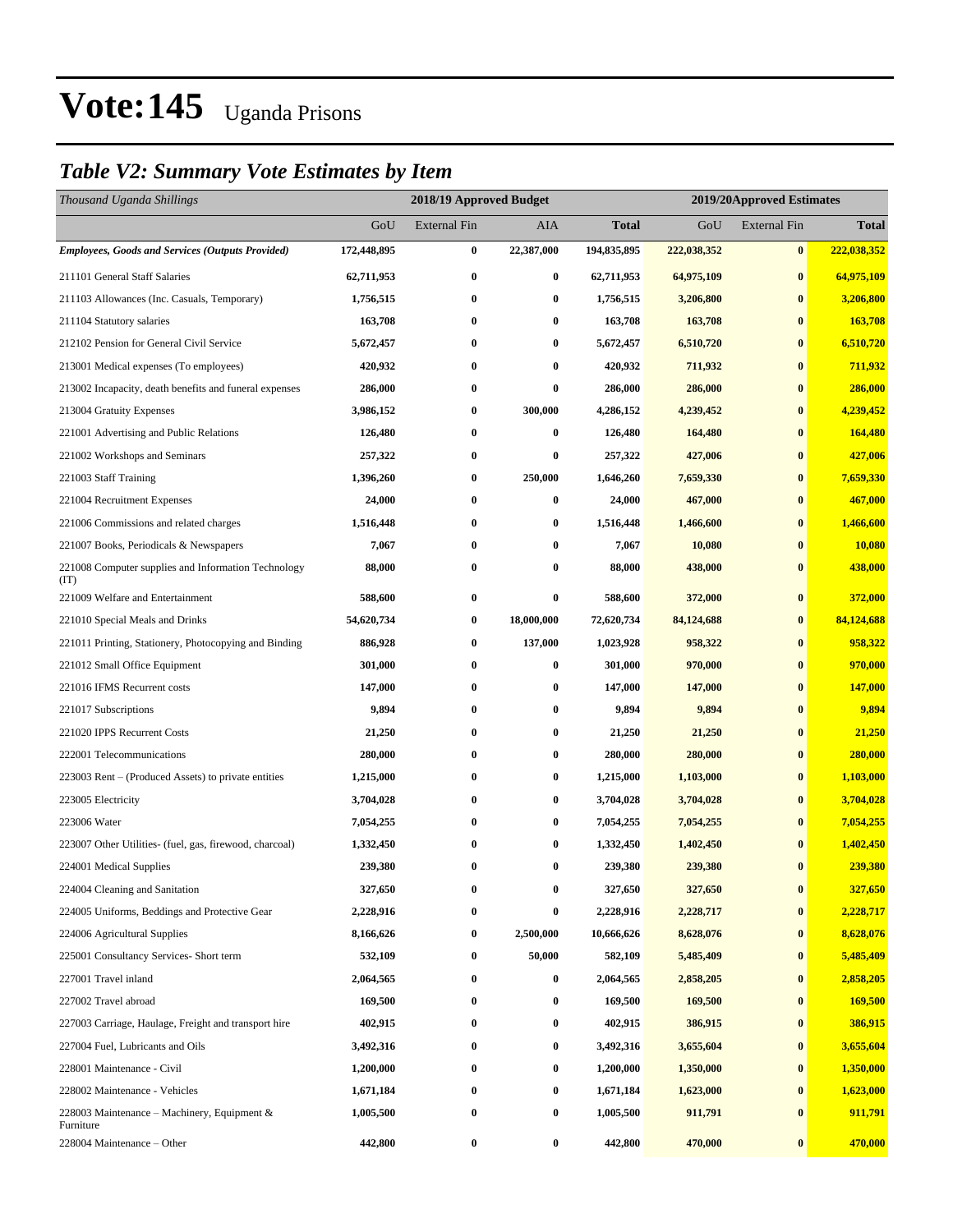| 229201 Sale of goods purchased for resale                          | 1,914,000   | $\bf{0}$     | 1,150,000  | 3,064,000   | 2,794,000   | $\mathbf{0}$   | 2,794,000   |
|--------------------------------------------------------------------|-------------|--------------|------------|-------------|-------------|----------------|-------------|
| 282101 Donations                                                   | 17,000      | $\bf{0}$     | $\bf{0}$   | 17,000      | 37,000      | $\bf{0}$       | 37,000      |
| <b>Grants, Transfers and Subsides (Outputs Funded)</b>             | 600,000     | $\bf{0}$     | $\bf{0}$   | 600,000     | 600,000     | $\mathbf{0}$   | 600,000     |
| 263104 Transfers to other govt. Units (Current)                    | 600,000     | $\bf{0}$     | $\bf{0}$   | 600,000     | 600,000     | $\bf{0}$       | 600,000     |
| <b>Investment (Capital Purchases)</b>                              | 23,813,053  | $\bf{0}$     | 4,473,000  | 28,286,053  | 15,641,954  | $\mathbf{0}$   | 15,641,954  |
| 281503 Engineering and Design Studies & Plans for<br>capital works | 200,000     | $\bf{0}$     | $\bf{0}$   | 200,000     | $\bf{0}$    | $\bf{0}$       | $\bf{0}$    |
| 281504 Monitoring, Supervision & Appraisal of capital<br>works     | 386,840     | $\bf{0}$     | 350,000    | 736,840     | 60,000      | $\bf{0}$       | 60,000      |
| 312101 Non-Residential Buildings                                   | 7,137,300   | $\bf{0}$     | 1,000,000  | 8,137,300   | 831,000     | $\bf{0}$       | 831,000     |
| 312102 Residential Buildings                                       | 9,936,000   | $\mathbf{0}$ | 2,500,000  | 12,436,000  | 8,450,655   | $\bf{0}$       | 8,450,655   |
| 312201 Transport Equipment                                         | 1,127,939   | $\bf{0}$     | $\bf{0}$   | 1,127,939   | 1,350,000   | $\bf{0}$       | 1,350,000   |
| 312202 Machinery and Equipment                                     | 5,024,974   | $\bf{0}$     | 623,000    | 5,647,974   | 4,890,000   | $\bf{0}$       | 4,890,000   |
| 312211 Office Equipment                                            | 0           | $\bf{0}$     | $\bf{0}$   | 0           | 60,299      | $\bf{0}$       | 60,299      |
| <b>Arrears</b>                                                     | 18,411,616  | $\bf{0}$     | $\bf{0}$   | 18,411,616  | 9,384,098   | $\mathbf{0}$   | 9,384,098   |
| 321605 Domestic arrears (Budgeting)                                | 3,468,563   | $\bf{0}$     | $\bf{0}$   | 3,468,563   | $\bf{0}$    | $\bf{0}$       | $\bf{0}$    |
| 321608 General Public Service Pension arrears<br>(Budgeting)       | 553,250     | $\bf{0}$     | $\bf{0}$   | 553,250     | 111,893     | $\bf{0}$       | 111,893     |
| 321612 Water arrears (Budgeting)                                   | 8,838,110   | $\bf{0}$     | $\bf{0}$   | 8,838,110   | 1,007,909   | $\bf{0}$       | 1,007,909   |
| 321613 Telephone arrears (Budgeting)                               | 32,873      | $\bf{0}$     | $\bf{0}$   | 32,873      | $\bf{0}$    | $\bf{0}$       | $\bf{0}$    |
| 321614 Electricity arrears (Budgeting)                             | 5,518,820   | $\bf{0}$     | $\bf{0}$   | 5,518,820   | 8,264,296   | $\bf{0}$       | 8,264,296   |
| <b>Grand Total Vote 145</b>                                        | 215,273,564 | $\bf{0}$     | 26,860,000 | 242,133,564 | 247,664,404 | $\mathbf{0}$   | 247,664,404 |
| <b>Total Excluding Arrears</b>                                     | 196,861,948 | $\mathbf{0}$ | 26,860,000 | 223,721,948 | 238,280,306 | $\overline{0}$ | 238,280,306 |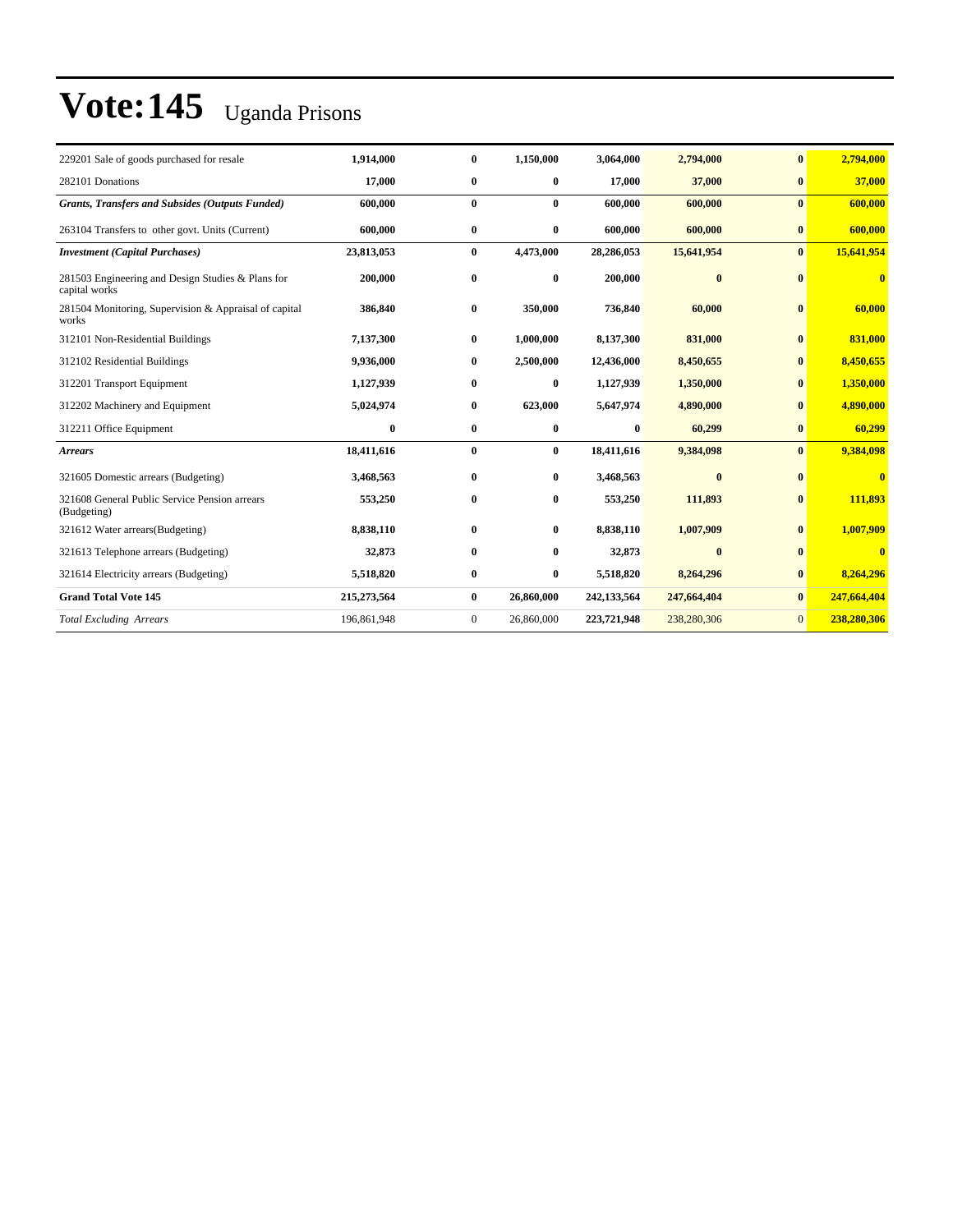### *Table V3: Detailed Estimates by Programme, Sub Programme, Output and Item*

#### *Programme :1226 Management and Administration*

*Recurrent Budget Estimates*

#### **SubProgramme 12 Finance and Administration**

| Thousand Uganda Shillings                                         |                  | 2018/19 Approved Budget |                  |              |                  | 2019/20 Approved Estimates |                         |
|-------------------------------------------------------------------|------------------|-------------------------|------------------|--------------|------------------|----------------------------|-------------------------|
| <b>Outputs Provided</b>                                           | Wage             | Non Wage                | AIA              | <b>Total</b> | Wage             | Non Wage                   | <b>Total</b>            |
| Output 122601 Administration, planning, policy & support services |                  |                         |                  |              |                  |                            |                         |
| 211101 General Staff Salaries                                     | 3,546,447        | $\boldsymbol{0}$        | $\mathbf{0}$     | 3,546,447    | 3,546,446        | $\overline{0}$             | 3,546,446               |
| 211103 Allowances (Inc. Casuals, Temporary)                       | $\mathbf{0}$     | 894,000                 | $\mathbf{0}$     | 894,000      | $\mathbf{0}$     | 1,624,000                  | 1,624,000               |
| 211104 Statutory salaries                                         | 163,708          | $\boldsymbol{0}$        | $\mathbf{0}$     | 163,708      | 163,708          | $\mathbf{0}$               | 163,708                 |
| 212102 Pension for General Civil Service                          | $\boldsymbol{0}$ | 5,672,457               | $\boldsymbol{0}$ | 5,672,457    | $\mathbf{0}$     | 6,510,720                  | 6,510,720               |
| 213004 Gratuity Expenses                                          | $\boldsymbol{0}$ | 3,732,852               | $\boldsymbol{0}$ | 3,732,852    | $\boldsymbol{0}$ | 3,986,152                  | 3,986,152               |
| 221001 Advertising and Public Relations                           | $\boldsymbol{0}$ | 60,000                  | $\mathbf{0}$     | 60,000       | $\mathbf{0}$     | 80,000                     | 80,000                  |
| 221002 Workshops and Seminars                                     | $\boldsymbol{0}$ | 111,322                 | $\mathbf{0}$     | 111,322      | $\mathbf{0}$     | 171,000                    | 171,000                 |
| 221003 Staff Training                                             | $\boldsymbol{0}$ | 235,027                 | $\boldsymbol{0}$ | 235,027      | $\boldsymbol{0}$ | 210,000                    | 210,000                 |
| 221006 Commissions and related charges                            | $\boldsymbol{0}$ | 240,000                 | $\boldsymbol{0}$ | 240,000      | $\mathbf{0}$     | 240,000                    | 240,000                 |
| 221007 Books, Periodicals & Newspapers                            | $\boldsymbol{0}$ | 7,067                   | $\mathbf{0}$     | 7,067        | $\boldsymbol{0}$ | 10,080                     | 10,080                  |
| 221008 Computer supplies and Information Technology (IT)          | $\boldsymbol{0}$ | 76,000                  | $\mathbf{0}$     | 76,000       | $\mathbf{0}$     | 76,000                     | 76,000                  |
| 221009 Welfare and Entertainment                                  | $\boldsymbol{0}$ | 77,000                  | $\mathbf{0}$     | 77,000       | $\mathbf{0}$     | 89,000                     | 89,000                  |
| 221010 Special Meals and Drinks                                   | $\boldsymbol{0}$ | 40,000                  | $\boldsymbol{0}$ | 40,000       | $\boldsymbol{0}$ | $\boldsymbol{0}$           | $\bf{0}$                |
| 221011 Printing, Stationery, Photocopying and Binding             | $\mathbf{0}$     | 293,722                 | $\boldsymbol{0}$ | 293,722      | $\mathbf{0}$     | 293,722                    | 293,722                 |
| 221016 IFMS Recurrent costs                                       | $\boldsymbol{0}$ | 147,000                 | $\mathbf{0}$     | 147,000      | $\boldsymbol{0}$ | 147,000                    | 147,000                 |
| 221020 IPPS Recurrent Costs                                       | $\boldsymbol{0}$ | 21,250                  | $\mathbf{0}$     | 21,250       | $\mathbf{0}$     | 21,250                     | 21,250                  |
| 222001 Telecommunications                                         | $\boldsymbol{0}$ | 280,000                 | $\mathbf{0}$     | 280,000      | $\mathbf{0}$     | 280,000                    | 280,000                 |
| 223003 Rent - (Produced Assets) to private entities               | $\boldsymbol{0}$ | 675,000                 | $\boldsymbol{0}$ | 675,000      | $\boldsymbol{0}$ | 675,000                    | 675,000                 |
| 223005 Electricity                                                | $\boldsymbol{0}$ | 150,000                 | $\boldsymbol{0}$ | 150,000      | $\mathbf{0}$     | 150,000                    | <b>150,000</b>          |
| 223006 Water                                                      | $\boldsymbol{0}$ | 50,000                  | $\mathbf{0}$     | 50,000       | $\boldsymbol{0}$ | 50,000                     | 50,000                  |
| 223007 Other Utilities- (fuel, gas, firewood, charcoal)           | $\boldsymbol{0}$ | 82,450                  | $\mathbf{0}$     | 82,450       | $\mathbf{0}$     | 62,450                     | 62,450                  |
| 224004 Cleaning and Sanitation                                    | $\boldsymbol{0}$ | 10,000                  | $\mathbf{0}$     | 10,000       | $\mathbf{0}$     | 10,000                     | 10,000                  |
| 227001 Travel inland                                              | $\boldsymbol{0}$ | 454,000                 | $\mathbf{0}$     | 454,000      | $\boldsymbol{0}$ | 510,000                    | 510,000                 |
| 227002 Travel abroad                                              | $\boldsymbol{0}$ | 169,500                 | $\boldsymbol{0}$ | 169,500      | $\mathbf{0}$     | 169,500                    | <b>169,500</b>          |
| 227004 Fuel, Lubricants and Oils                                  | $\boldsymbol{0}$ | 381,400                 | $\mathbf{0}$     | 381,400      | $\boldsymbol{0}$ | 433,400                    | 433,400                 |
| 228002 Maintenance - Vehicles                                     | $\boldsymbol{0}$ | 1,599,184               | $\boldsymbol{0}$ | 1,599,184    | $\mathbf{0}$     | 1,605,000                  | 1,605,000               |
| 228003 Maintenance – Machinery, Equipment & Furniture             | $\boldsymbol{0}$ | 21,200                  | $\boldsymbol{0}$ | 21,200       | $\mathbf{0}$     | 172,790                    | 172,790                 |
| 228004 Maintenance - Other                                        | $\boldsymbol{0}$ | 442,800                 | $\boldsymbol{0}$ | 442,800      | $\boldsymbol{0}$ | 470,000                    | 470,000                 |
| 282101 Donations                                                  | $\boldsymbol{0}$ | 17,000                  | $\boldsymbol{0}$ | 17,000       | $\boldsymbol{0}$ | 37,000                     | 37,000                  |
| <b>Total Cost of Output 01</b>                                    | 3,710,155        | 15,940,231              | 0                | 19,650,386   | 3,710,154        | 18,084,064                 | 21,794,218              |
| <b>Total Cost Of Outputs Provided</b>                             | 3,710,155        | 15,940,231              | $\bf{0}$         | 19,650,386   | 3,710,154        | 18,084,064                 | 21,794,218              |
| <b>Arrears</b>                                                    | Wage             | Non Wage                | AIA              | <b>Total</b> | Wage             | Non Wage                   | <b>Total</b>            |
| Output 122699 Arrears                                             |                  |                         |                  |              |                  |                            |                         |
| 321605 Domestic arrears (Budgeting)                               | $\boldsymbol{0}$ | 391,854                 | $\boldsymbol{0}$ | 391,854      | $\mathbf{0}$     | $\boldsymbol{0}$           | $\overline{\mathbf{0}}$ |
| 321608 General Public Service Pension arrears (Budgeting)         | $\boldsymbol{0}$ | 553,250                 | $\boldsymbol{0}$ | 553,250      | $\boldsymbol{0}$ | 111,893                    | 111,893                 |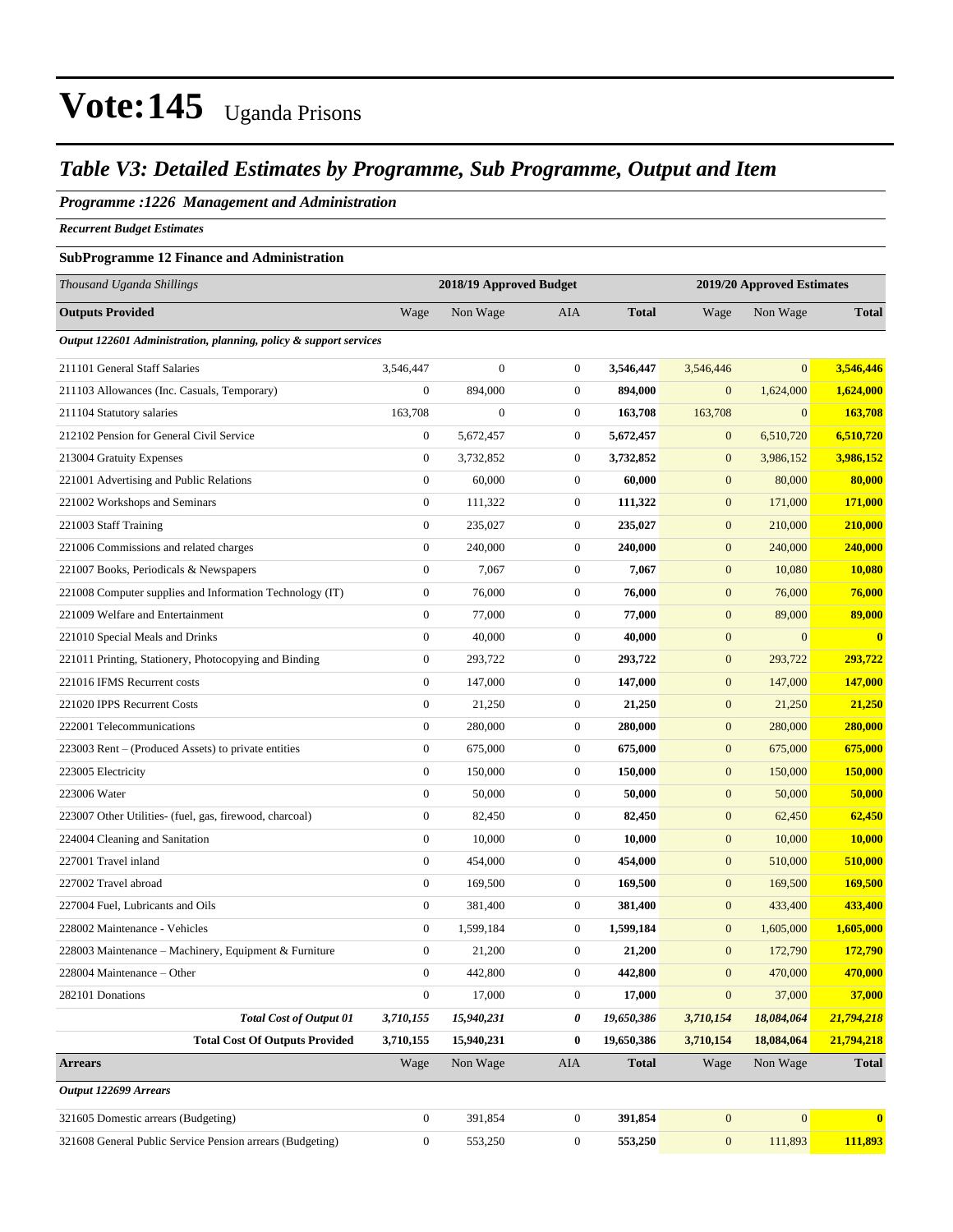| 321612 Water arrears(Budgeting)                                   | $\boldsymbol{0}$ | 8,838,110               | $\mathbf{0}$     | 8,838,110    | $\mathbf{0}$          | 1,007,909                  | 1,007,909               |
|-------------------------------------------------------------------|------------------|-------------------------|------------------|--------------|-----------------------|----------------------------|-------------------------|
| 321613 Telephone arrears (Budgeting)                              | $\mathbf{0}$     | 32,873                  | $\overline{0}$   | 32,873       | $\mathbf{0}$          | $\mathbf{0}$               |                         |
| 321614 Electricity arrears (Budgeting)                            | $\mathbf{0}$     | 5,518,820               | $\overline{0}$   | 5,518,820    | $\mathbf{0}$          | 8,264,296                  | 8,264,296               |
| <b>Total Cost of Output 99</b>                                    | 0                | 15,334,906              | 0                | 15,334,906   | $\boldsymbol{\theta}$ | 9,384,098                  | 9,384,098               |
| <b>Total Cost Of Arrears</b>                                      | $\bf{0}$         | 15,334,906              | $\bf{0}$         | 15,334,906   | $\bf{0}$              | 9,384,098                  | 9,384,098               |
| <b>Total Cost for SubProgramme 12</b>                             | 3,710,155        | 31,275,138              | $\bf{0}$         | 34,985,293   | 3,710,154             | 27,468,163                 | 31,178,317              |
| <b>Total Excluding Arrears</b>                                    | 3,710,155        | 15,940,231              | $\overline{0}$   | 19,650,386   | 3,710,154             | 18,084,064                 | 21,794,218              |
| <b>SubProgramme 13 Corporate Services</b>                         |                  |                         |                  |              |                       |                            |                         |
| Thousand Uganda Shillings                                         |                  | 2018/19 Approved Budget |                  |              |                       | 2019/20 Approved Estimates |                         |
| <b>Outputs Provided</b>                                           | Wage             | Non Wage                | AIA              | <b>Total</b> | Wage                  | Non Wage                   | <b>Total</b>            |
| Output 122601 Administration, planning, policy & support services |                  |                         |                  |              |                       |                            |                         |
| 211101 General Staff Salaries                                     | 7,328,198        | $\mathbf{0}$            | $\overline{0}$   | 7,328,198    | 8,728,198             | $\Omega$                   | 8,728,198               |
| 211103 Allowances (Inc. Casuals, Temporary)                       | $\mathbf{0}$     | 26,000                  | $\overline{0}$   | 26,000       | $\mathbf{0}$          | 20,000                     | 20,000                  |
| 213001 Medical expenses (To employees)                            | $\mathbf{0}$     | $\overline{0}$          | $\overline{0}$   | $\bf{0}$     | $\mathbf{0}$          | 300,009                    | 300,009                 |
| 221001 Advertising and Public Relations                           | $\mathbf{0}$     | 42,000                  | $\mathbf{0}$     | 42,000       | $\mathbf{0}$          | 60,000                     | 60,000                  |
| 221002 Workshops and Seminars                                     | $\boldsymbol{0}$ | 100,000                 | $\mathbf{0}$     | 100,000      | $\boldsymbol{0}$      | 130,000                    | 130,000                 |
| 221003 Staff Training                                             | $\mathbf{0}$     | 135,733                 | $\boldsymbol{0}$ | 135,733      | $\boldsymbol{0}$      | 4,075,733                  | 4,075,733               |
| 221004 Recruitment Expenses                                       | $\mathbf{0}$     | 24,000                  | $\mathbf{0}$     | 24,000       | $\mathbf{0}$          | 467,000                    | 467,000                 |
| 221006 Commissions and related charges                            | $\mathbf{0}$     | 482,000                 | $\overline{0}$   | 482,000      | $\mathbf{0}$          | 406,600                    | 406,600                 |
| 221009 Welfare and Entertainment                                  | $\mathbf{0}$     | 30,000                  | $\boldsymbol{0}$ | 30,000       | $\mathbf{0}$          | 30,000                     | 30,000                  |
| 221010 Special Meals and Drinks                                   | $\mathbf{0}$     | 52,000                  | $\mathbf{0}$     | 52,000       | $\boldsymbol{0}$      | $\mathbf{0}$               | $\bf{0}$                |
| 221011 Printing, Stationery, Photocopying and Binding             | $\mathbf{0}$     | 80,000                  | $\mathbf{0}$     | 80,000       | $\mathbf{0}$          | 80,000                     | 80,000                  |
| 221017 Subscriptions                                              | $\mathbf{0}$     | 9,894                   | $\overline{0}$   | 9,894        | $\mathbf{0}$          | 9,894                      | 9,894                   |
| 227001 Travel inland                                              | $\overline{0}$   | 500,205                 | $\mathbf{0}$     | 500,205      | $\mathbf{0}$          | 550,205                    | 550,205                 |
| 227004 Fuel, Lubricants and Oils                                  | $\mathbf{0}$     | 126,507                 | $\boldsymbol{0}$ | 126,507      | $\mathbf{0}$          | 134,000                    | 134,000                 |
| 228002 Maintenance - Vehicles                                     | $\mathbf{0}$     | 6,000                   | $\boldsymbol{0}$ | 6,000        | $\mathbf{0}$          | $\mathbf{0}$               | $\overline{\mathbf{0}}$ |
| <b>Total Cost of Output 01</b>                                    | 7,328,198        | 1,614,339               | 0                | 8,942,537    | 8,728,198             | 6,263,441                  | 14,991,639              |
| <b>Total Cost Of Outputs Provided</b>                             | 7,328,198        | 1,614,339               | $\bf{0}$         | 8,942,537    | 8,728,198             | 6,263,441                  | 14,991,639              |
| <b>Total Cost for SubProgramme 13</b>                             | 7,328,198        | 1,614,339               | $\bf{0}$         | 8,942,537    | 8,728,198             | 6,263,441                  | 14,991,639              |
| <b>Total Excluding Arrears</b>                                    | 7,328,198        | 1,614,339               | $\mathbf{0}$     | 8,942,537    | 8,728,198             | 6,263,441                  | 14,991,639              |
| <b>SubProgramme 14 Inspectorate and Quality Assurance</b>         |                  |                         |                  |              |                       |                            |                         |

| Thousand Uganda Shillings                                         |              | 2018/19 Approved Budget |              |              |                | 2019/20 Approved Estimates |              |  |  |
|-------------------------------------------------------------------|--------------|-------------------------|--------------|--------------|----------------|----------------------------|--------------|--|--|
| <b>Outputs Provided</b>                                           | Wage         | Non Wage                | AIA          | <b>Total</b> | Wage           | Non Wage                   | <b>Total</b> |  |  |
| Output 122601 Administration, planning, policy & support services |              |                         |              |              |                |                            |              |  |  |
| 211101 General Staff Salaries                                     | 2,870,577    | $\mathbf{0}$            | $\Omega$     | 2,870,577    | 2,870,577      | $\Omega$                   | 2.870.577    |  |  |
| 211103 Allowances (Inc. Casuals, Temporary)                       | $\mathbf{0}$ | 100,515                 | $\mathbf{0}$ | 100,515      | $\overline{0}$ | 116,800                    | 116,800      |  |  |
| 221011 Printing, Stationery, Photocopying and Binding             | $\mathbf{0}$ | 186,000                 | $\mathbf{0}$ | 186,000      | $\mathbf{0}$   | 198,000                    | 198,000      |  |  |
| 227001 Travel inland                                              | $\theta$     | 160,360                 | $\mathbf{0}$ | 160,360      | $\mathbf{0}$   | 222,000                    | 222,000      |  |  |
| 227004 Fuel. Lubricants and Oils                                  | $\Omega$     | 99.469                  | $\Omega$     | 99.469       | $\overline{0}$ | 163,469                    | 163,469      |  |  |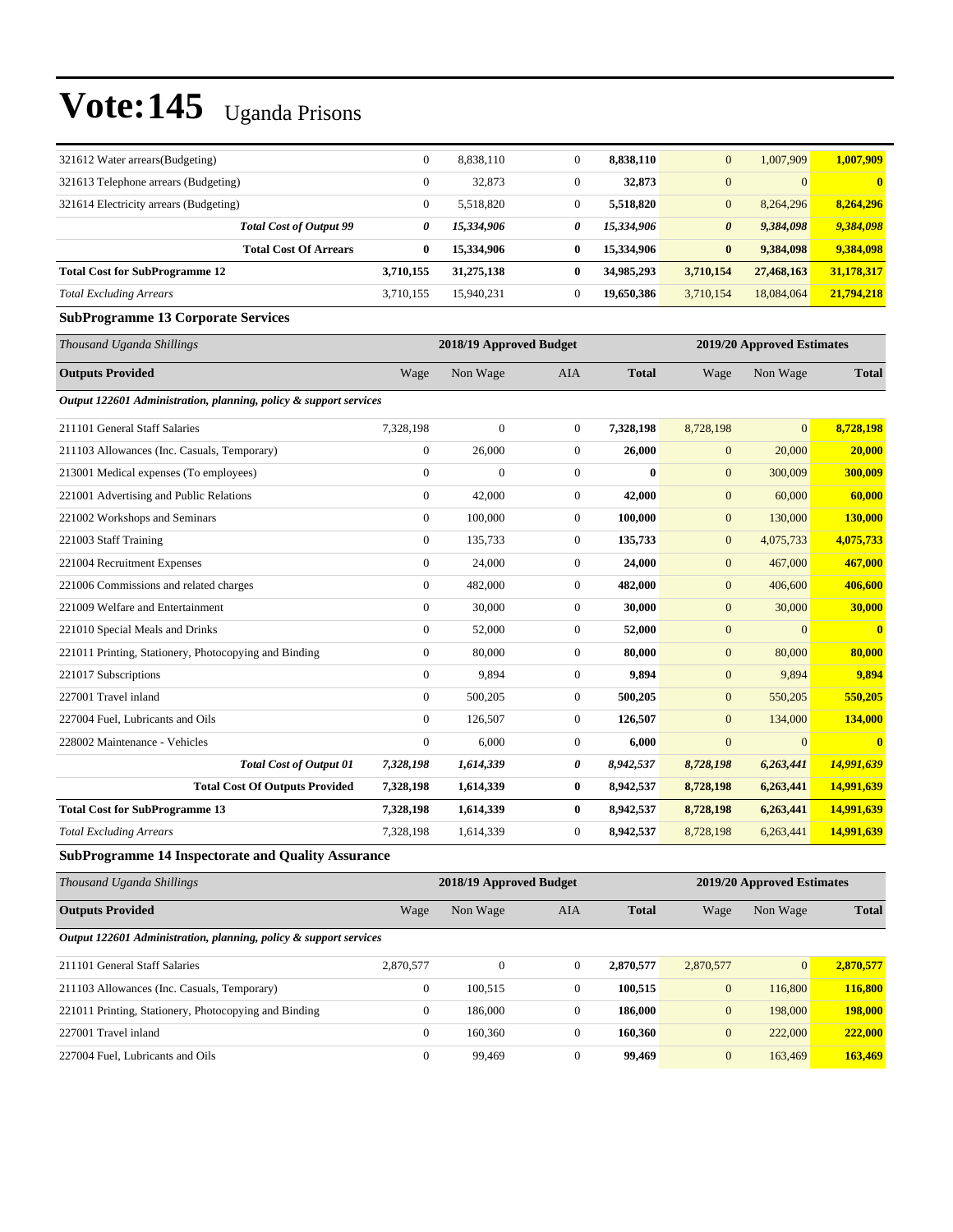| 228002 Maintenance - Vehicles         | $\Omega$  | 6.000   | 6.000     | $\Omega$  | $\overline{0}$ | 0.        |
|---------------------------------------|-----------|---------|-----------|-----------|----------------|-----------|
| <b>Total Cost of Output 01</b>        | 2,870,577 | 552,344 | 3.422,921 | 2,870,577 | 700,269        | 3,570,846 |
| <b>Total Cost Of Outputs Provided</b> | 2,870,577 | 552,344 | 3.422.921 | 2.870.577 | 700.269        | 3.570.846 |
| <b>Total Cost for SubProgramme 14</b> | 2,870,577 | 552,344 | 3.422.921 | 2,870,577 | 700.269        | 3,570,846 |
| <b>Total Excluding Arrears</b>        | 2,870,577 | 552,344 | 3.422.921 | 2,870,577 | 700,269        | 3,570,846 |

#### **SubProgramme 22 Policy, Planning and Statistics**

| Thousand Uganda Shillings                                         |                | 2018/19 Approved Budget |                |              |                       | 2019/20 Approved Estimates |                         |
|-------------------------------------------------------------------|----------------|-------------------------|----------------|--------------|-----------------------|----------------------------|-------------------------|
| <b>Outputs Provided</b>                                           | Wage           | Non Wage                | AIA            | <b>Total</b> | Wage                  | Non Wage                   | <b>Total</b>            |
| Output 122601 Administration, planning, policy & support services |                |                         |                |              |                       |                            |                         |
| 211103 Allowances (Inc. Casuals, Temporary)                       | $\overline{0}$ | 30,000                  | $\overline{0}$ | 30.000       | $\overline{0}$        | 30,000                     | 30,000                  |
| 221002 Workshops and Seminars                                     | $\overline{0}$ | 46,000                  | $\mathbf{0}$   | 46,000       | $\mathbf{0}$          | 126,006                    | 126,006                 |
| 221008 Computer supplies and Information Technology (IT)          | $\overline{0}$ | 12,000                  | $\theta$       | 12,000       | $\mathbf{0}$          | 12,000                     | 12,000                  |
| 221009 Welfare and Entertainment                                  | $\overline{0}$ | 24,000                  | $\overline{0}$ | 24,000       | $\mathbf{0}$          | 29,000                     | 29,000                  |
| 221011 Printing, Stationery, Photocopying and Binding             | $\overline{0}$ | 263,206                 | $\mathbf{0}$   | 263,206      | $\overline{0}$        | 322,600                    | 322,600                 |
| 225001 Consultancy Services- Short term                           | $\Omega$       | $\mathbf{0}$            | 50,000         | 50,000       | $\overline{0}$        | $\overline{0}$             | $\overline{\mathbf{0}}$ |
| 227001 Travel inland                                              | $\overline{0}$ | 190,000                 | $\mathbf{0}$   | 190,000      | $\mathbf{0}$          | 190,000                    | 190,000                 |
| 227004 Fuel, Lubricants and Oils                                  | $\overline{0}$ | 21,000                  | $\theta$       | 21,000       | $\mathbf{0}$          | 20,000                     | 20,000                  |
| 228002 Maintenance - Vehicles                                     | $\overline{0}$ | 6,000                   | $\mathbf{0}$   | 6,000        | $\mathbf{0}$          | $\overline{0}$             | $\mathbf{0}$            |
| <b>Total Cost of Output 01</b>                                    | 0              | 592,206                 | 50,000         | 642,206      | $\boldsymbol{\theta}$ | 729,606                    | 729,606                 |
| <b>Total Cost Of Outputs Provided</b>                             | $\bf{0}$       | 592,206                 | 50,000         | 642,206      | $\bf{0}$              | 729,606                    | 729,606                 |
| <b>Total Cost for SubProgramme 22</b>                             | $\mathbf{0}$   | 592,206                 | 50,000         | 642,206      | $\bf{0}$              | 729,606                    | 729,606                 |
| <b>Total Excluding Arrears</b>                                    | $\mathbf{0}$   | 592,206                 | 50,000         | 642,206      | $\mathbf{0}$          | 729,606                    | 729,606                 |

*Development Budget Estimates*

#### **Project 1483 Institutional Support to UPS -Retooling**

| Thousand Uganda Shillings                                   |                               | 2018/19 Approved Budget |              |              |              | 2019/20 Approved Estimates    |              |
|-------------------------------------------------------------|-------------------------------|-------------------------|--------------|--------------|--------------|-------------------------------|--------------|
| <b>Outputs Provided</b>                                     | <b>GoU Dev't External Fin</b> |                         | <b>AIA</b>   | <b>Total</b> |              | <b>GoU Dev't External Fin</b> | <b>Total</b> |
| <b>Output 122602 Prisons Management</b>                     |                               |                         |              |              |              |                               |              |
| 213001 Medical expenses (To employees)                      | 9,000                         | $\overline{0}$          | $\mathbf{0}$ | 9,000        | $\mathbf{0}$ | $\overline{0}$                | $\mathbf{0}$ |
| 221003 Staff Training                                       | 95,000                        | $\mathbf{0}$            | 0            | 95,000       | 347,708      | $\overline{0}$                | 347,708      |
| 221006 Commissions and related charges                      | 596,448                       | $\overline{0}$          | $\mathbf{0}$ | 596,448      | 520,000      | $\overline{0}$                | 520,000      |
| 221008 Computer supplies and Information Technology (IT)    | $\theta$                      | $\mathbf{0}$            | $\mathbf{0}$ | $\bf{0}$     | 350,000      | $\overline{0}$                | 350,000      |
| 224006 Agricultural Supplies                                | 16,000                        | $\mathbf{0}$            | $\mathbf{0}$ | 16,000       | $\mathbf{0}$ | $\overline{0}$                | $\mathbf{0}$ |
| 225001 Consultancy Services- Short term                     | 125,000                       | $\mathbf{0}$            | $\Omega$     | 125,000      | $\mathbf{0}$ | $\overline{0}$                | $\mathbf{0}$ |
| 227001 Travel inland                                        | 60,000                        | $\mathbf{0}$            | $\mathbf{0}$ | 60,000       | 210,000      | $\overline{0}$                | 210,000      |
| Total Cost Of Output 122602                                 | 901,448                       | 0                       | 0            | 901,448      | 1,427,708    | $\boldsymbol{\theta}$         | 1,427,708    |
| <b>Total Cost for Outputs Provided</b>                      | 901,448                       | $\mathbf{0}$            | 0            | 901,448      | 1,427,708    | $\overline{0}$                | 1,427,708    |
| <b>Capital Purchases</b>                                    | <b>GoU Dev't External Fin</b> |                         | <b>AIA</b>   | <b>Total</b> |              | <b>GoU Dev't External Fin</b> | <b>Total</b> |
| Output 122677 Purchase of Specialised Machinery & Equipment |                               |                         |              |              |              |                               |              |
| 281504 Monitoring, Supervision & Appraisal of capital works | 50,000                        | $\Omega$                | $\theta$     | 50,000       | $\Omega$     | $\overline{0}$                | $\mathbf{0}$ |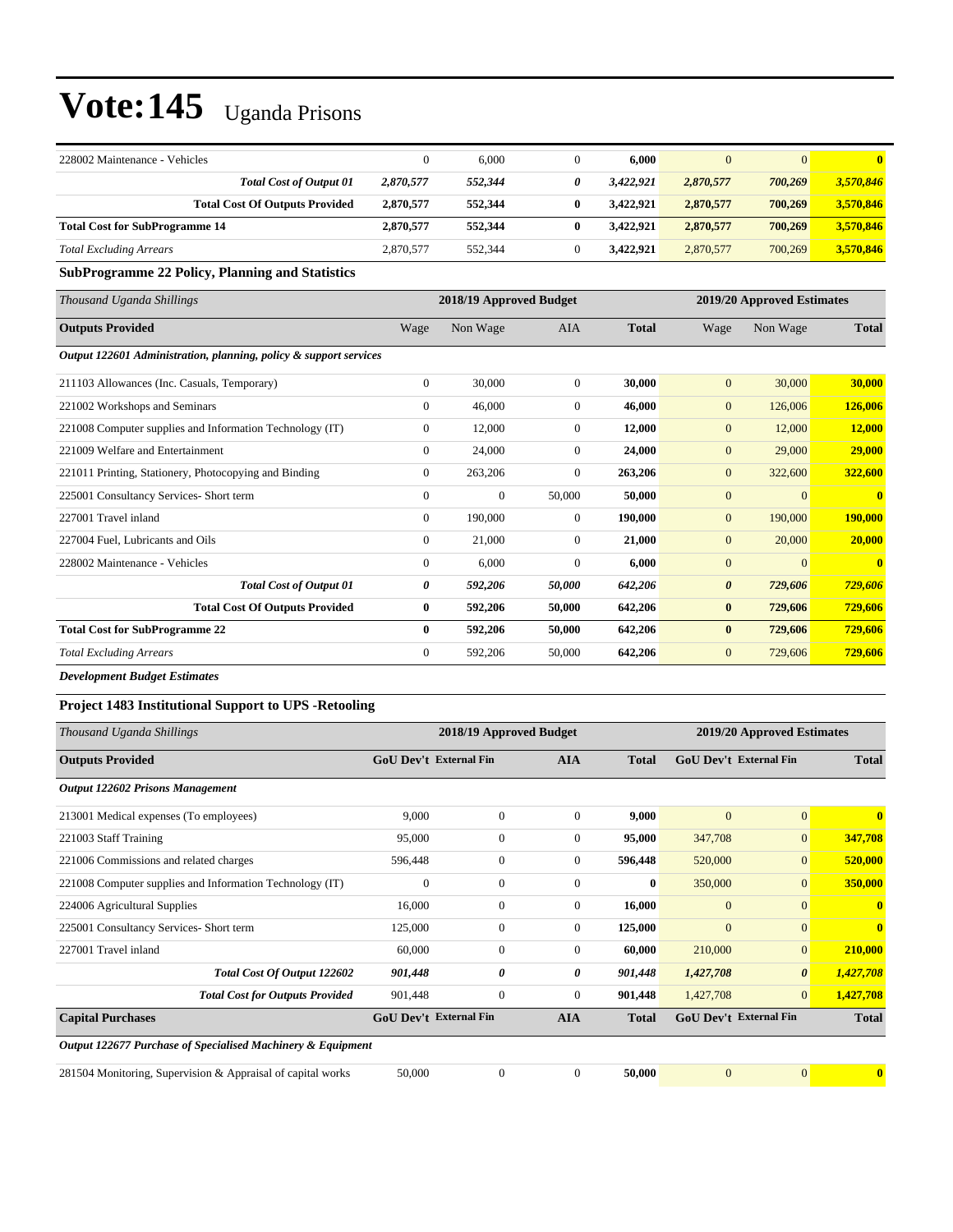|                     | $\mathbf{0}$ | 2.376.260    | 1,900,000  | $\overline{0}$        | 1,900,000    |
|---------------------|--------------|--------------|------------|-----------------------|--------------|
| 0                   | 0            | 2,426,260    | 1,900,000  | $\boldsymbol{\theta}$ | 1,900,000    |
| $\boldsymbol{0}$    | $\mathbf{0}$ | 2.426.260    | 1,900,000  | $\overline{0}$        | 1,900,000    |
| $\boldsymbol{0}$    | $\mathbf{0}$ | 3,327,708    | 3,327,708  | $\overline{0}$        | 3,327,708    |
| $\overline{0}$      | $\theta$     | 3.327.708    | 3,327,708  | $\overline{0}$        | 3,327,708    |
| <b>External Fin</b> | <b>AIA</b>   | <b>Total</b> | GoU        | <b>External Fin</b>   | <b>Total</b> |
| $\bf{0}$            | 50,000       | 51,320,665   | 53,798,116 | $\bf{0}$              | 53,798,116   |
| 0                   | 50,000       | 35,985,758   | 44,414,017 | $\overline{0}$        | 44,414,017   |
|                     |              |              |            |                       |              |

#### *Programme :1227 Prisoners Managment*

*Recurrent Budget Estimates*

#### **SubProgramme 15 Administration of Remand Prisoners**

| Thousand Uganda Shillings                             |                | 2018/19 Approved Budget |              |              |              | 2019/20 Approved Estimates |              |  |  |
|-------------------------------------------------------|----------------|-------------------------|--------------|--------------|--------------|----------------------------|--------------|--|--|
| <b>Outputs Provided</b>                               | Wage           | Non Wage                | AIA          | <b>Total</b> | Wage         | Non Wage                   | <b>Total</b> |  |  |
| <b>Output 122701 Prisons Management</b>               |                |                         |              |              |              |                            |              |  |  |
| 211101 General Staff Salaries                         | 32.642.576     | $\mathbf{0}$            | $\mathbf{0}$ | 32,642,576   | 33,505,732   | $\overline{0}$             | 33,505,732   |  |  |
| 211103 Allowances (Inc. Casuals, Temporary)           | $\overline{0}$ | 316,000                 | $\Omega$     | 316,000      | $\mathbf{0}$ | 400,000                    | 400,000      |  |  |
| 221011 Printing, Stationery, Photocopying and Binding | $\overline{0}$ | 12,000                  | $\mathbf{0}$ | 12,000       | $\mathbf{0}$ | 12,000                     | 12,000       |  |  |
| 227004 Fuel, Lubricants and Oils                      | $\mathbf{0}$   | 2,467,992               | $\mathbf{0}$ | 2,467,992    | $\mathbf{0}$ | 2,403,992                  | 2,403,992    |  |  |
| <b>Total Cost of Output 01</b>                        | 32,642,576     | 2,795,992               | 0            | 35,438,568   | 33,505,732   | 2,815,992                  | 36,321,724   |  |  |
| <b>Total Cost Of Outputs Provided</b>                 | 32,642,576     | 2,795,992               | $\bf{0}$     | 35,438,568   | 33,505,732   | 2,815,992                  | 36,321,724   |  |  |
| <b>Total Cost for SubProgramme 15</b>                 | 32,642,576     | 2,795,992               | $\bf{0}$     | 35,438,568   | 33,505,732   | 2,815,992                  | 36,321,724   |  |  |
| <b>Total Excluding Arrears</b>                        | 32,642,576     | 2,795,992               | $\mathbf{0}$ | 35,438,568   | 33,505,732   | 2,815,992                  | 36,321,724   |  |  |

#### **SubProgramme 16 Administration of Convicted Prisoners**

| Thousand Uganda Shillings                   |                  | 2018/19 Approved Budget |                |              |                | 2019/20 Approved Estimates |              |  |  |
|---------------------------------------------|------------------|-------------------------|----------------|--------------|----------------|----------------------------|--------------|--|--|
| <b>Outputs Provided</b>                     | Wage             | Non Wage                | <b>AIA</b>     | <b>Total</b> | Wage           | Non Wage                   | <b>Total</b> |  |  |
| <b>Output 122701 Prisons Management</b>     |                  |                         |                |              |                |                            |              |  |  |
| 211101 General Staff Salaries               | 8,076,738        | $\mathbf{0}$            | $\overline{0}$ | 8,076,738    | 8,076,738      | $\mathbf{0}$               | 8,076,738    |  |  |
| 211103 Allowances (Inc. Casuals, Temporary) | $\boldsymbol{0}$ | 14,000                  | $\overline{0}$ | 14,000       | $\mathbf{0}$   | 14,000                     | 14,000       |  |  |
| 213004 Gratuity Expenses                    | $\mathbf{0}$     | 253,300                 | 300,000        | 553,300      | $\mathbf{0}$   | 253,300                    | 253,300      |  |  |
| 227001 Travel inland                        | $\mathbf{0}$     | $\mathbf{0}$            | $\theta$       | $\mathbf{0}$ | $\overline{0}$ | 20,000                     | 20,000       |  |  |
| 227004 Fuel, Lubricants and Oils            | $\mathbf{0}$     | 37,406                  | $\overline{0}$ | 37,406       | $\overline{0}$ | 43,000                     | 43,000       |  |  |
| <b>Total Cost of Output 01</b>              | 8,076,738        | 304,706                 | 300,000        | 8,681,444    | 8,076,738      | 330,300                    | 8,407,038    |  |  |
| <b>Total Cost Of Outputs Provided</b>       | 8,076,738        | 304,706                 | 300,000        | 8,681,444    | 8,076,738      | 330,300                    | 8,407,038    |  |  |
| <b>Total Cost for SubProgramme 16</b>       | 8,076,738        | 304,706                 | 300,000        | 8,681,444    | 8,076,738      | 330,300                    | 8,407,038    |  |  |
| <b>Total Excluding Arrears</b>              | 8,076,738        | 304,706                 | 300,000        | 8,681,444    | 8,076,738      | 330,300                    | 8,407,038    |  |  |
| N/A                                         |                  |                         |                |              |                |                            |              |  |  |
|                                             | GoU              | <b>External Fin</b>     | <b>AIA</b>     | <b>Total</b> | GoU            | <b>External Fin</b>        | <b>Total</b> |  |  |

|                                    | $\mathbf{tr}(\mathbf{u})$ | - External FIn | AIA     | 1 otal     | GOU        | External Fin | 1 otal     |
|------------------------------------|---------------------------|----------------|---------|------------|------------|--------------|------------|
| <b>Total Cost for Programme 27</b> | 43,820,012                |                | 300,000 | 44.120.012 | 44,728,762 |              | 44,728,762 |
| Total Excluding Arrears            | 43.820.012                |                | 300,000 | 44.120.012 | 44,728,762 |              | 44,728,762 |
| $\sim$ $\sim$<br>$-$               |                           | .              |         |            |            |              |            |

*Programme :1228 Rehabilitation and re-integration of Offenders*

*Recurrent Budget Estimates*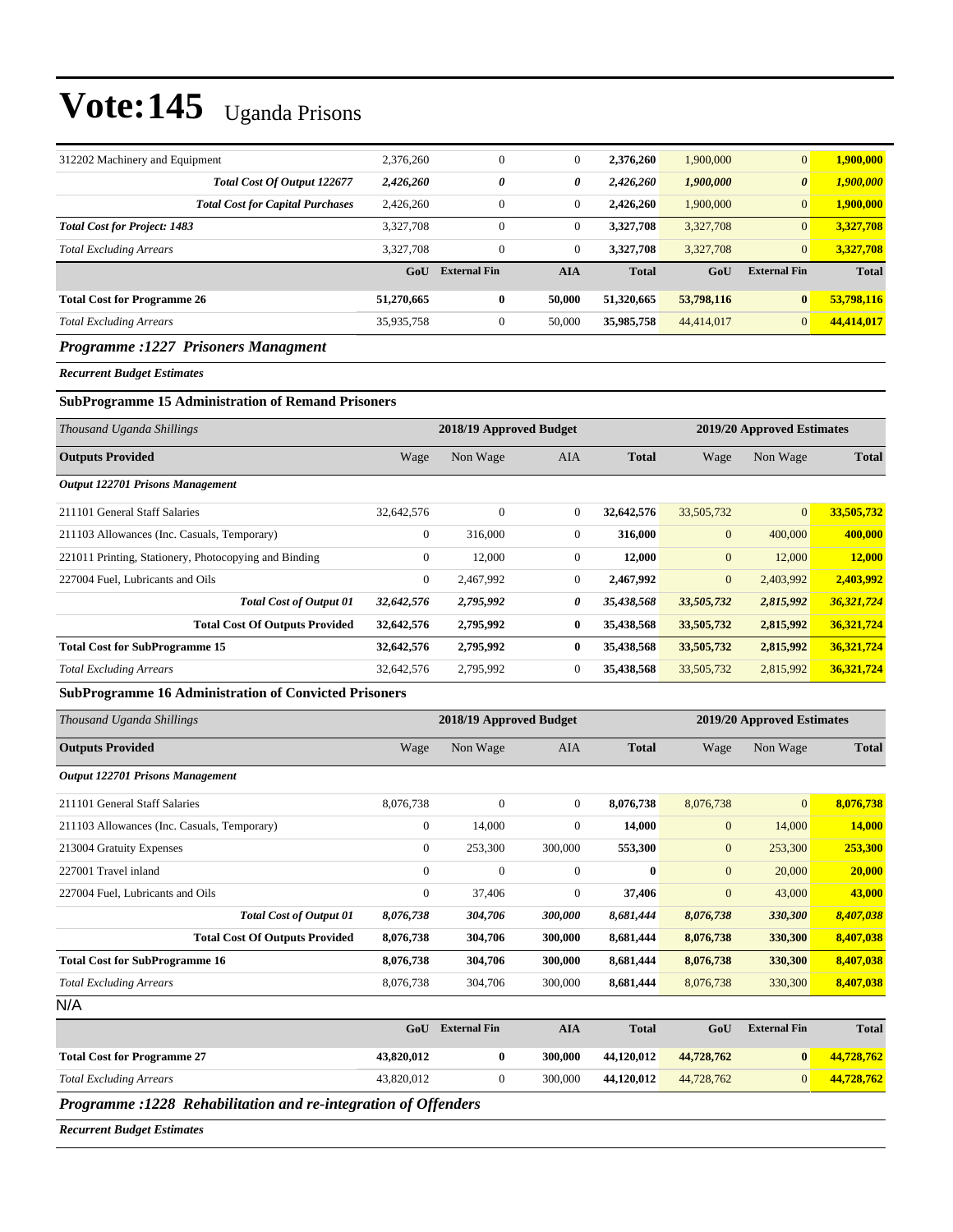#### **SubProgramme 17 Offender Education and Training**

| Thousand Uganda Shillings                                  |                | 2018/19 Approved Budget |                |              |              | 2019/20 Approved Estimates |                         |  |
|------------------------------------------------------------|----------------|-------------------------|----------------|--------------|--------------|----------------------------|-------------------------|--|
| <b>Outputs Provided</b>                                    | Wage           | Non Wage                | <b>AIA</b>     | <b>Total</b> | Wage         | Non Wage                   | <b>Total</b>            |  |
| Output 122801 Rehabilitation & re-integration of offenders |                |                         |                |              |              |                            |                         |  |
| 211101 General Staff Salaries                              | 641,013        | $\mathbf{0}$            | $\overline{0}$ | 641,013      | 641,013      | $\overline{0}$             | 641,013                 |  |
| 211103 Allowances (Inc. Casuals, Temporary)                | $\overline{0}$ | 33,000                  | $\overline{0}$ | 33,000       | $\mathbf{0}$ | 36,000                     | 36,000                  |  |
| 221001 Advertising and Public Relations                    | $\overline{0}$ | 24,480                  | $\Omega$       | 24,480       | $\mathbf{0}$ | 24,480                     | 24,480                  |  |
| 221003 Staff Training                                      | $\overline{0}$ | 114,500                 | $\Omega$       | 114,500      | $\mathbf{0}$ | 154,500                    | 154,500                 |  |
| 221009 Welfare and Entertainment                           | $\Omega$       | 49,600                  | $\Omega$       | 49,600       | $\mathbf{0}$ | 56,000                     | 56,000                  |  |
| 224006 Agricultural Supplies                               | $\overline{0}$ | 210,000                 | $\overline{0}$ | 210,000      | $\mathbf{0}$ | 621,000                    | 621,000                 |  |
| 227001 Travel inland                                       | $\Omega$       | 36,000                  | $\Omega$       | 36,000       | $\mathbf{0}$ | 24,000                     | 24,000                  |  |
| 227004 Fuel, Lubricants and Oils                           | $\overline{0}$ | 104,800                 | $\overline{0}$ | 104,800      | $\mathbf{0}$ | 104,800                    | 104,800                 |  |
| 228002 Maintenance - Vehicles                              | $\Omega$       | 12,000                  | $\overline{0}$ | 12,000       | $\mathbf{0}$ | $\Omega$                   | $\overline{\mathbf{0}}$ |  |
| 228003 Maintenance – Machinery, Equipment & Furniture      | $\overline{0}$ | 40,000                  | $\mathbf{0}$   | 40,000       | $\mathbf{0}$ | 40,000                     | 40,000                  |  |
| 229201 Sale of goods purchased for resale                  | $\overline{0}$ | 250,000                 | 200,000        | 450,000      | $\mathbf{0}$ | 250,000                    | 250,000                 |  |
| <b>Total Cost of Output 01</b>                             | 641,013        | 874,380                 | 200,000        | 1,715,393    | 641,013      | 1,310,780                  | 1,951,793               |  |
| <b>Total Cost Of Outputs Provided</b>                      | 641,013        | 874,380                 | 200,000        | 1,715,393    | 641,013      | 1,310,780                  | 1,951,793               |  |
| <b>Total Cost for SubProgramme 17</b>                      | 641,013        | 874,380                 | 200,000        | 1,715,393    | 641,013      | 1,310,780                  | 1,951,793               |  |
| <b>Total Excluding Arrears</b>                             | 641,013        | 874,380                 | 200,000        | 1,715,393    | 641,013      | 1,310,780                  | 1,951,793               |  |

**SubProgramme 18 Social Rehabilitation and Re-integration**

| Thousand Uganda Shillings                                  |                  | 2018/19 Approved Budget |                |              |                       | 2019/20 Approved Estimates |              |  |
|------------------------------------------------------------|------------------|-------------------------|----------------|--------------|-----------------------|----------------------------|--------------|--|
| <b>Outputs Provided</b>                                    | Wage             | Non Wage                | <b>AIA</b>     | <b>Total</b> | Wage                  | Non Wage                   | <b>Total</b> |  |
| Output 122801 Rehabilitation & re-integration of offenders |                  |                         |                |              |                       |                            |              |  |
| 211103 Allowances (Inc. Casuals, Temporary)                | $\boldsymbol{0}$ | 22,000                  | $\overline{0}$ | 22,000       | $\mathbf{0}$          | 28,000                     | 28,000       |  |
| 221003 Staff Training                                      | $\overline{0}$   | 90,000                  | $\overline{0}$ | 90,000       | $\mathbf{0}$          | 410,000                    | 410,000      |  |
| 221009 Welfare and Entertainment                           | $\boldsymbol{0}$ | 392,000                 | 0              | 392,000      | $\mathbf{0}$          | 152,000                    | 152,000      |  |
| 227001 Travel inland                                       | $\overline{0}$   | 88,000                  | $\overline{0}$ | 88,000       | $\mathbf{0}$          | 88,000                     | 88,000       |  |
| 227004 Fuel, Lubricants and Oils                           | $\mathbf{0}$     | 26,400                  | $\overline{0}$ | 26,400       | $\mathbf{0}$          | 36,000                     | 36,000       |  |
| <b>Total Cost of Output 01</b>                             | 0                | 618,400                 | 0              | 618,400      | $\boldsymbol{\theta}$ | 714,000                    | 714,000      |  |
| <b>Total Cost Of Outputs Provided</b>                      | $\bf{0}$         | 618,400                 | $\bf{0}$       | 618,400      | $\bf{0}$              | 714,000                    | 714,000      |  |
| <b>Total Cost for SubProgramme 18</b>                      | $\mathbf{0}$     | 618,400                 | 0              | 618,400      | $\bf{0}$              | 714,000                    | 714,000      |  |
| <b>Total Excluding Arrears</b>                             | $\mathbf{0}$     | 618,400                 | $\overline{0}$ | 618,400      | $\mathbf{0}$          | 714,000                    | 714,000      |  |
| N/A                                                        |                  |                         |                |              |                       |                            |              |  |
|                                                            | GoU              | <b>External Fin</b>     | <b>AIA</b>     | <b>Total</b> | GoU                   | <b>External Fin</b>        | <b>Total</b> |  |
| <b>Total Cost for Programme 28</b>                         | 2,133,793        | $\bf{0}$                | 200,000        | 2,333,793    | 2,665,793             | $\bf{0}$                   | 2,665,793    |  |
| <b>Total Excluding Arrears</b>                             | 2,133,793        | 0                       | 200,000        | 2,333,793    | 2,665,793             | 0                          | 2,665,793    |  |
| <b>Programme :1229 Safety and Security</b>                 |                  |                         |                |              |                       |                            |              |  |

*Recurrent Budget Estimates*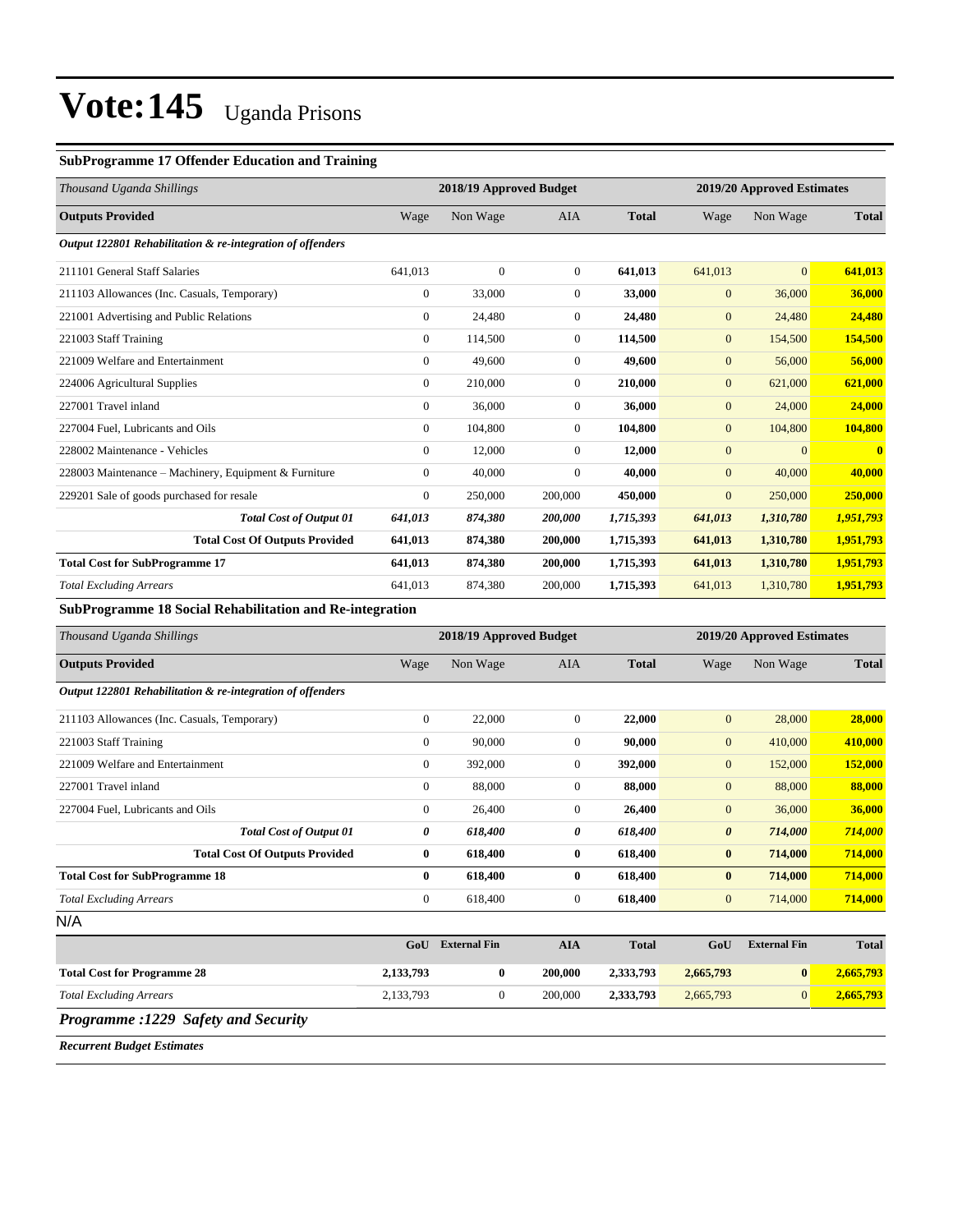#### **SubProgramme 19 Security Operations**

| Thousand Uganda Shillings                             |                | 2018/19 Approved Budget<br>2019/20 Approved Estimates |                |              |                |                     |              |
|-------------------------------------------------------|----------------|-------------------------------------------------------|----------------|--------------|----------------|---------------------|--------------|
| <b>Outputs Provided</b>                               | Wage           | Non Wage                                              | <b>AIA</b>     | <b>Total</b> | Wage           | Non Wage            | <b>Total</b> |
| <b>Output 122901 Prisons Management</b>               |                |                                                       |                |              |                |                     |              |
| 211101 General Staff Salaries                         | 3,033,163      | $\mathbf{0}$                                          | $\overline{0}$ | 3,033,163    | 3,033,163      | $\overline{0}$      | 3,033,163    |
| 211103 Allowances (Inc. Casuals, Temporary)           | $\overline{0}$ | 42,000                                                | $\overline{0}$ | 42,000       | $\mathbf{0}$   | 78,000              | 78,000       |
| 221003 Staff Training                                 | $\overline{0}$ | 92,000                                                | $\overline{0}$ | 92,000       | $\mathbf{0}$   | 771,000             | 771,000      |
| 221009 Welfare and Entertainment                      | $\overline{0}$ | 10,000                                                | $\overline{0}$ | 10,000       | $\mathbf{0}$   | 10,000              | 10,000       |
| 221010 Special Meals and Drinks                       | $\overline{0}$ | 61,200                                                | $\overline{0}$ | 61,200       | $\mathbf{0}$   | 61,200              | 61,200       |
| 221011 Printing, Stationery, Photocopying and Binding | $\overline{0}$ | 12,000                                                | $\overline{0}$ | 12,000       | $\mathbf{0}$   | 12,000              | 12,000       |
| 224001 Medical Supplies                               | $\overline{0}$ | 8,500                                                 | $\Omega$       | 8,500        | $\mathbf{0}$   | 8,500               | 8,500        |
| 227001 Travel inland                                  | $\theta$       | 116,000                                               | $\overline{0}$ | 116,000      | $\mathbf{0}$   | 166,000             | 166,000      |
| 227004 Fuel. Lubricants and Oils                      | $\overline{0}$ | 64,400                                                | $\overline{0}$ | 64.400       | $\mathbf{0}$   | 64,400              | 64,400       |
| 228001 Maintenance - Civil                            | $\Omega$       | 1,200,000                                             | $\overline{0}$ | 1,200,000    | $\mathbf{0}$   | 1,350,000           | 1,350,000    |
| 228002 Maintenance - Vehicles                         | $\overline{0}$ | 18,000                                                | $\overline{0}$ | 18,000       | $\mathbf{0}$   | $\mathbf{0}$        | $\mathbf{0}$ |
| 228003 Maintenance - Machinery, Equipment & Furniture | $\overline{0}$ | 30,000                                                | $\overline{0}$ | 30,000       | $\overline{0}$ | 30,000              | 30,000       |
| <b>Total Cost of Output 01</b>                        | 3,033,163      | 1,654,100                                             | 0              | 4,687,263    | 3,033,163      | 2,551,100           | 5,584,263    |
| <b>Total Cost Of Outputs Provided</b>                 | 3,033,163      | 1,654,100                                             | $\bf{0}$       | 4,687,263    | 3,033,163      | 2,551,100           | 5,584,263    |
| <b>Total Cost for SubProgramme 19</b>                 | 3,033,163      | 1,654,100                                             | $\bf{0}$       | 4,687,263    | 3,033,163      | 2,551,100           | 5,584,263    |
| <b>Total Excluding Arrears</b>                        | 3,033,163      | 1,654,100                                             | $\overline{0}$ | 4,687,263    | 3,033,163      | 2,551,100           | 5,584,263    |
| N/A                                                   |                |                                                       |                |              |                |                     |              |
|                                                       | GoU            | <b>External Fin</b>                                   | <b>AIA</b>     | <b>Total</b> | GoU            | <b>External Fin</b> | <b>Total</b> |
| <b>Total Cost for Programme 29</b>                    | 4,687,263      | $\bf{0}$                                              | $\bf{0}$       | 4,687,263    | 5,584,263      | $\bf{0}$            | 5,584,263    |
| <b>Total Excluding Arrears</b>                        | 4,687,263      | $\boldsymbol{0}$                                      | $\overline{0}$ | 4,687,263    | 5,584,263      | $\overline{0}$      | 5,584,263    |
| Programme :1230 Human Rights and Welfare              |                |                                                       |                |              |                |                     |              |

*Recurrent Budget Estimates*

#### **SubProgramme 04 Prison Medical Services**

| Thousand Uganda Shillings                             |              | 2018/19 Approved Budget |                |              |              | 2019/20 Approved Estimates |              |  |
|-------------------------------------------------------|--------------|-------------------------|----------------|--------------|--------------|----------------------------|--------------|--|
| <b>Outputs Provided</b>                               | Wage         | Non Wage                | AIA            | <b>Total</b> | Wage         | Non Wage                   | <b>Total</b> |  |
| <b>Output 123001 Prisoners and Staff Welfare</b>      |              |                         |                |              |              |                            |              |  |
| 211101 General Staff Salaries                         | 2,756,833    | $\mathbf{0}$            | $\overline{0}$ | 2,756,833    | 2,756,833    | $\mathbf{0}$               | 2,756,833    |  |
| 211103 Allowances (Inc. Casuals, Temporary)           | $\mathbf{0}$ | 92,000                  | $\overline{0}$ | 92,000       | $\mathbf{0}$ | 92,000                     | 92,000       |  |
| 213001 Medical expenses (To employees)                | $\mathbf{0}$ | 411,932                 | $\overline{0}$ | 411,932      | $\mathbf{0}$ | 411,923                    | 411,923      |  |
| 221010 Special Meals and Drinks                       | $\mathbf{0}$ | 338,850                 | $\mathbf{0}$   | 338,850      | $\mathbf{0}$ | 338,850                    | 338,850      |  |
| 224001 Medical Supplies                               | $\mathbf{0}$ | 230,880                 | $\overline{0}$ | 230,880      | $\mathbf{0}$ | 230,880                    | 230,880      |  |
| 227001 Travel inland                                  | $\mathbf{0}$ | 36,000                  | $\overline{0}$ | 36,000       | $\mathbf{0}$ | 36,000                     | 36,000       |  |
| 227004 Fuel, Lubricants and Oils                      | $\mathbf{0}$ | 24,000                  | $\overline{0}$ | 24,000       | $\mathbf{0}$ | 24,000                     | 24,000       |  |
| 228002 Maintenance - Vehicles                         | $\mathbf{0}$ | 18,000                  | $\overline{0}$ | 18,000       | $\mathbf{0}$ | 18,000                     | 18,000       |  |
| 228003 Maintenance – Machinery, Equipment & Furniture | $\mathbf{0}$ | 24,000                  | $\overline{0}$ | 24,000       | $\mathbf{0}$ | 24,001                     | 24,001       |  |
| <b>Total Cost of Output 01</b>                        | 2,756,833    | 1,175,662               | 0              | 3,932,495    | 2,756,833    | 1,175,654                  | 3,932,487    |  |
| <b>Total Cost Of Outputs Provided</b>                 | 2,756,833    | 1,175,662               | $\bf{0}$       | 3,932,495    | 2,756,833    | 1,175,654                  | 3,932,487    |  |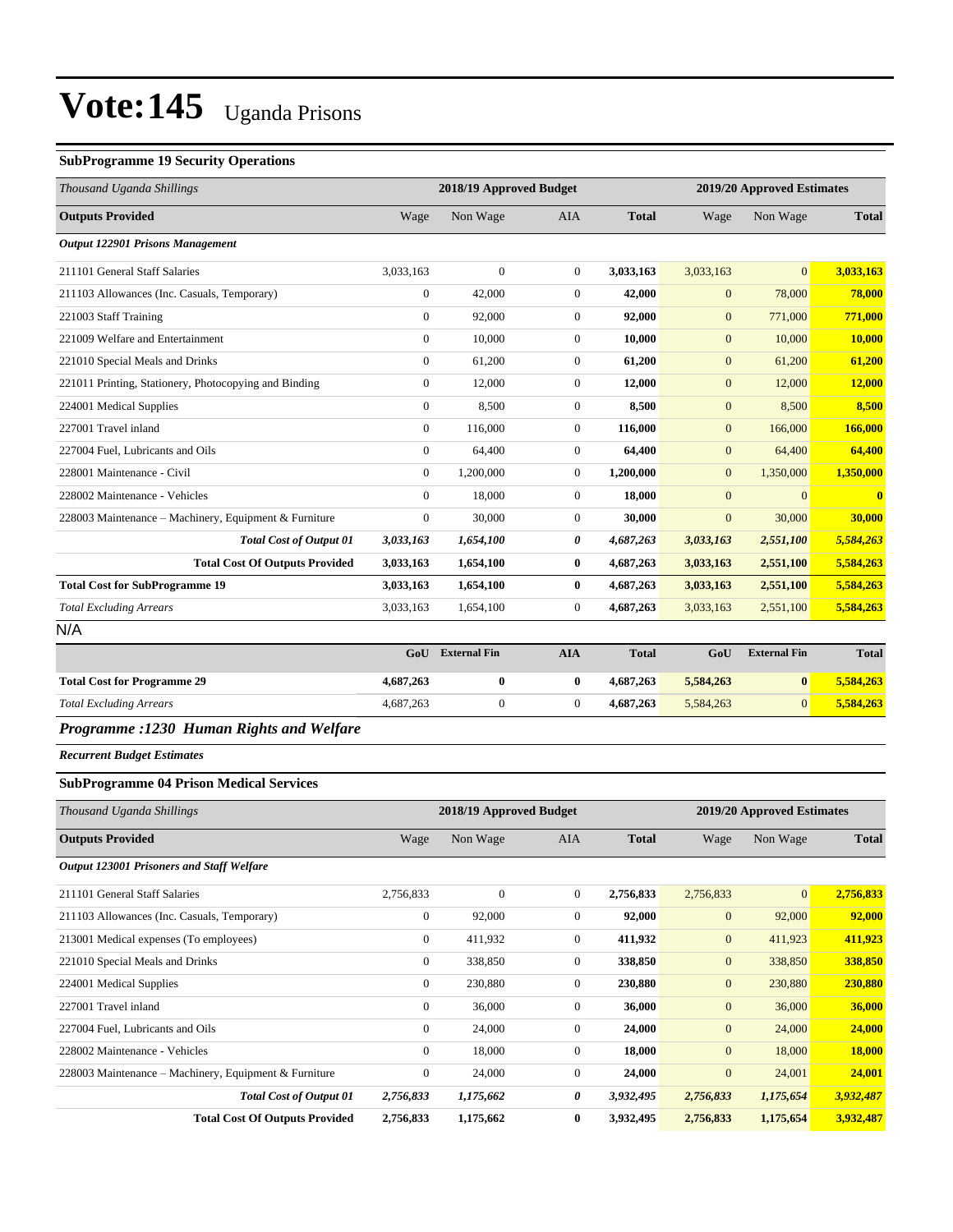| <b>Outputs Funded</b>                                   | Wage             | Non Wage                | AIA              | <b>Total</b> | Wage                  | Non Wage                   | <b>Total</b>          |
|---------------------------------------------------------|------------------|-------------------------|------------------|--------------|-----------------------|----------------------------|-----------------------|
|                                                         |                  |                         |                  |              |                       |                            |                       |
| Output 123051 Murchison Bay Hospital                    |                  |                         |                  |              |                       |                            |                       |
| 263104 Transfers to other govt. Units (Current)         | $\boldsymbol{0}$ | 600,000                 | $\boldsymbol{0}$ | 600,000      | $\mathbf{0}$          | 600,000                    | 600,000               |
| o/w Murchison Bay Hospital                              | 0                | 600,000                 | $\theta$         | 600,000      | $\theta$              | $\boldsymbol{0}$           | $\bf{0}$              |
| o/w Murchison Bay Hospital                              | 0                | $\theta$                | 0                | $\bf{0}$     | $\boldsymbol{\theta}$ | 600,000                    | 600,000               |
| <b>Total Cost of Output 51</b>                          | 0                | 600,000                 | 0                | 600,000      | $\boldsymbol{\theta}$ | 600,000                    | 600,000               |
| <b>Total Cost Of Outputs Funded</b>                     | $\bf{0}$         | 600,000                 | $\bf{0}$         | 600,000      | $\bf{0}$              | 600,000                    | 600,000               |
| <b>Total Cost for SubProgramme 04</b>                   | 2,756,833        | 1,775,662               | $\bf{0}$         | 4,532,495    | 2,756,833             | 1,775,654                  | 4,532,487             |
| <b>Total Excluding Arrears</b>                          | 2,756,833        | 1,775,662               | $\boldsymbol{0}$ | 4,532,495    | 2,756,833             | 1,775,654                  | 4,532,487             |
| <b>SubProgramme 20 Care and Human Rights</b>            |                  |                         |                  |              |                       |                            |                       |
| Thousand Uganda Shillings                               |                  | 2018/19 Approved Budget |                  |              |                       | 2019/20 Approved Estimates |                       |
| <b>Outputs Provided</b>                                 | Wage             | Non Wage                | AIA              | <b>Total</b> | Wage                  | Non Wage                   | <b>Total</b>          |
| Output 123001 Prisoners and Staff Welfare               |                  |                         |                  |              |                       |                            |                       |
| 211101 General Staff Salaries                           | 936,148          | $\mathbf{0}$            | $\mathbf{0}$     | 936,148      | 936,148               | $\Omega$                   | 936,148               |
| 221003 Staff Training                                   | $\boldsymbol{0}$ | $\mathbf{0}$            | $\boldsymbol{0}$ | $\bf{0}$     | $\mathbf{0}$          | 50,000                     | 50,000                |
| 221009 Welfare and Entertainment                        | $\boldsymbol{0}$ | 6,000                   | $\boldsymbol{0}$ | 6,000        | $\mathbf{0}$          | 6,000                      | 6,000                 |
| 221010 Special Meals and Drinks                         | $\boldsymbol{0}$ | 54,128,684              | 18,000,000       | 72,128,684   | $\boldsymbol{0}$      | 83,724,638                 | 83,724,638            |
| 221011 Printing, Stationery, Photocopying and Binding   | $\boldsymbol{0}$ | 40,000                  | 137,000          | 177,000      | $\mathbf{0}$          | 40,000                     | 40,000                |
| 221012 Small Office Equipment                           | $\overline{0}$   | 301,000                 | $\boldsymbol{0}$ | 301,000      | $\mathbf{0}$          | 970,000                    | 970,000               |
| 223005 Electricity                                      | $\boldsymbol{0}$ | 3,554,028               | $\boldsymbol{0}$ | 3,554,028    | $\mathbf{0}$          | 3,554,028                  | 3,554,028             |
| 223006 Water                                            | $\boldsymbol{0}$ | 7,004,255               | $\boldsymbol{0}$ | 7,004,255    | $\mathbf{0}$          | 7,004,255                  | 7,004,255             |
| 223007 Other Utilities- (fuel, gas, firewood, charcoal) | $\boldsymbol{0}$ | 1,250,000               | $\boldsymbol{0}$ | 1,250,000    | $\mathbf{0}$          | 1,340,000                  | 1,340,000             |
| 224004 Cleaning and Sanitation                          | $\boldsymbol{0}$ | 317,650                 | $\boldsymbol{0}$ | 317,650      | $\mathbf{0}$          | 317,650                    | 317,650               |
| 224005 Uniforms, Beddings and Protective Gear           | $\boldsymbol{0}$ | 2,228,916               | $\boldsymbol{0}$ | 2,228,916    | $\mathbf{0}$          | 2,228,717                  | 2,228,717             |
| 224006 Agricultural Supplies                            | $\boldsymbol{0}$ | 174,000                 | $\boldsymbol{0}$ | 174,000      | $\mathbf{0}$          | 174,000                    | 174,000               |
| 227001 Travel inland                                    | $\boldsymbol{0}$ | 84,000                  | $\boldsymbol{0}$ | 84,000       | $\mathbf{0}$          | 92,000                     | 92,000                |
| 227003 Carriage, Haulage, Freight and transport hire    | $\boldsymbol{0}$ | 200,000                 | $\boldsymbol{0}$ | 200,000      | $\mathbf{0}$          | 200,000                    | 200,000               |
| 227004 Fuel, Lubricants and Oils                        | $\boldsymbol{0}$ | 6,400                   | $\boldsymbol{0}$ | 6,400        | $\mathbf{0}$          | 8,000                      | 8,000                 |
| <b>Total Cost of Output 01</b>                          | 936,148          | 69,294,933              | 18,137,000       | 88,368,081   | 936,148               | 99,709,288                 | 100,645,436           |
| <b>Total Cost Of Outputs Provided</b>                   | 936,148          | 69,294,933              | 18,137,000       | 88,368,081   | 936,148               | 99,709,288                 | 100,645,436           |
| <b>Arrears</b>                                          | Wage             | Non Wage                | AIA              | <b>Total</b> | Wage                  | Non Wage                   | <b>Total</b>          |
| Output 123099 Arrears                                   |                  |                         |                  |              |                       |                            |                       |
| 321605 Domestic arrears (Budgeting)                     | $\boldsymbol{0}$ | 2,817,522               | $\boldsymbol{0}$ | 2,817,522    | $\mathbf{0}$          | $\mathbf{0}$               | $\bf{0}$              |
| <b>Total Cost of Output 99</b>                          | 0                | 2,817,522               | 0                | 2,817,522    | 0                     | $\boldsymbol{\theta}$      | $\boldsymbol{\theta}$ |
| <b>Total Cost Of Arrears</b>                            | $\bf{0}$         | 2,817,522               | $\bf{0}$         | 2,817,522    | $\bf{0}$              | $\bf{0}$                   | $\bf{0}$              |
| <b>Total Cost for SubProgramme 20</b>                   | 936,148          | 72,112,455              | 18,137,000       | 91,185,603   | 936,148               | 99,709,288                 | 100,645,436           |
| <b>Total Excluding Arrears</b>                          | 936,148          | 69,294,933              | 18,137,000       | 88,368,081   | 936,148               | 99,709,288                 | 100,645,436           |
| <b>SubProgramme 21 Social Welfare Services</b>          |                  |                         |                  |              |                       |                            |                       |
| Thousand Uganda Shillings                               |                  | 2018/19 Approved Budget |                  |              |                       | 2019/20 Approved Estimates |                       |
| <b>Outputs Provided</b>                                 | Wage             | Non Wage                | AIA              | <b>Total</b> | Wage                  | Non Wage                   | <b>Total</b>          |
| Output 123001 Prisoners and Staff Welfare               |                  |                         |                  |              |                       |                            |                       |
| 211101 General Staff Salaries                           | 880,261          | $\boldsymbol{0}$        | $\boldsymbol{0}$ | 880,261      | 880,261               | $\mathbf{0}$               | 880,261               |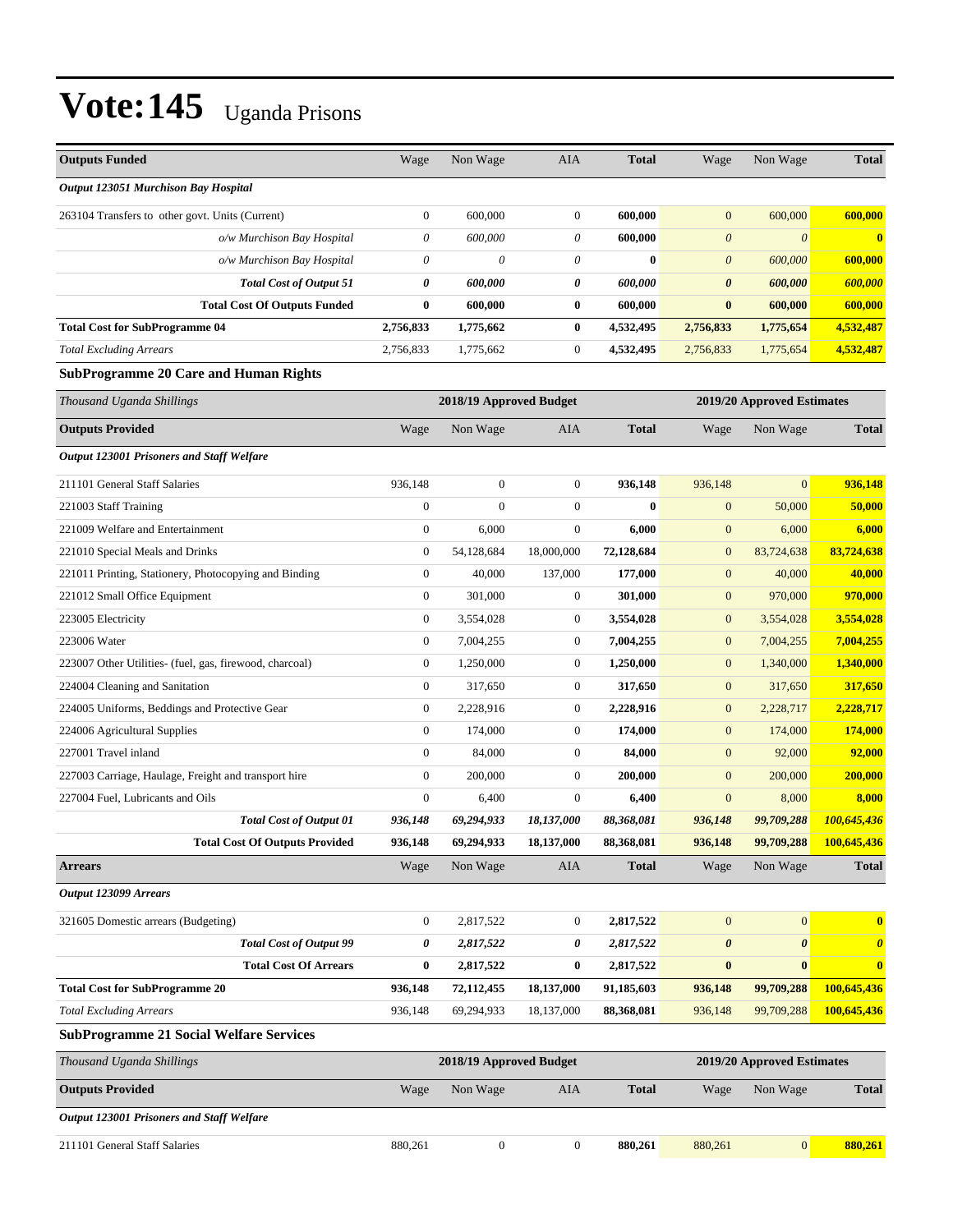| 211103 Allowances (Inc. Casuals, Temporary)            | $\mathbf{0}$   | 92,000       | $\overline{0}$ | 92,000    | $\mathbf{0}$   | 98,000         | 98,000       |
|--------------------------------------------------------|----------------|--------------|----------------|-----------|----------------|----------------|--------------|
| 213002 Incapacity, death benefits and funeral expenses | $\mathbf{0}$   | 286,000      | $\overline{0}$ | 286,000   | $\mathbf{0}$   | 286,000        | 286,000      |
| 224006 Agricultural Supplies                           | $\mathbf{0}$   | 40,000       | $\overline{0}$ | 40,000    | $\overline{0}$ | 40,000         | 40,000       |
| 227001 Travel inland                                   | $\overline{0}$ | $\mathbf{0}$ | $\theta$       | $\bf{0}$  | $\mathbf{0}$   | 50,000         | 50,000       |
| 227003 Carriage, Haulage, Freight and transport hire   | $\mathbf{0}$   | 186,915      | $\overline{0}$ | 186,915   | $\mathbf{0}$   | 186,915        | 186,915      |
| 227004 Fuel, Lubricants and Oils                       | $\mathbf{0}$   | 132,542      | $\overline{0}$ | 132,542   | $\mathbf{0}$   | 140,543        | 140,543      |
| 228002 Maintenance - Vehicles                          | $\mathbf{0}$   | 6,000        | $\overline{0}$ | 6,000     | $\mathbf{0}$   | $\overline{0}$ | $\mathbf{0}$ |
| 229201 Sale of goods purchased for resale              | $\mathbf{0}$   | 534,000      | $\overline{0}$ | 534,000   | $\mathbf{0}$   | 534,000        | 534,000      |
| <b>Total Cost of Output 01</b>                         | 880,261        | 1,277,457    | 0              | 2,157,718 | 880,261        | 1,335,458      | 2,215,719    |
| <b>Total Cost Of Outputs Provided</b>                  | 880,261        | 1,277,457    | $\bf{0}$       | 2,157,718 | 880,261        | 1,335,458      | 2,215,719    |
| <b>Total Cost for SubProgramme 21</b>                  | 880,261        | 1,277,457    | $\bf{0}$       | 2,157,718 | 880,261        | 1,335,458      | 2,215,719    |
| <b>Total Excluding Arrears</b>                         | 880,261        | 1,277,457    | $\overline{0}$ | 2,157,718 | 880,261        | 1,335,458      | 2,215,719    |
| N/A                                                    |                |              |                |           |                |                |              |

|                                    | GoU        | <b>External Fin</b> | AIA        | <b>Total</b> | GoU         | <b>External Fin</b> | <b>Total</b> |
|------------------------------------|------------|---------------------|------------|--------------|-------------|---------------------|--------------|
| <b>Total Cost for Programme 30</b> | 79.738.815 |                     | 18.137.000 | 97.875.815   | 107.393.642 | $\bf{0}$            | 107.393.642  |
| <b>Total Excluding Arrears</b>     | 76.921.293 |                     | 18.137.000 | 95,058,293   | 107.393.642 | $\overline{0}$      | 107.393.642  |
| ---- - -<br>- - -<br>$\sim$        |            |                     |            |              |             |                     |              |

#### *Programme :1231 Prisons Production*

### N/A

#### *Development Budget Estimates*

#### **Project 0386 Assistance to the UPS**

| Thousand Uganda Shillings                                              |                               |                  | 2018/19 Approved Budget |              |                       | 2019/20 Approved Estimates    |                         |  |  |
|------------------------------------------------------------------------|-------------------------------|------------------|-------------------------|--------------|-----------------------|-------------------------------|-------------------------|--|--|
| <b>Outputs Provided</b>                                                | GoU Dev't External Fin        |                  | <b>AIA</b>              | <b>Total</b> |                       | <b>GoU Dev't External Fin</b> | <b>Total</b>            |  |  |
| Output 123101 Prisons Management                                       |                               |                  |                         |              |                       |                               |                         |  |  |
| 211103 Allowances (Inc. Casuals, Temporary)                            | $\overline{0}$                | $\mathbf{0}$     | $\overline{0}$          | $\mathbf{0}$ | 180,000               | $\overline{0}$                | 180,000                 |  |  |
| 221003 Staff Training                                                  | 150,000                       | $\mathbf{0}$     | $\overline{0}$          | 150,000      | 461,639               | $\overline{0}$                | 461,639                 |  |  |
| 224006 Agricultural Supplies                                           | 4,796,072                     | $\boldsymbol{0}$ | 2,110,000               | 6,906,072    | 5,130,486             | $\overline{0}$                | 5,130,486               |  |  |
| 225001 Consultancy Services- Short term                                | $\overline{0}$                | $\mathbf{0}$     | $\overline{0}$          | $\bf{0}$     | 3,840,000             | $\overline{0}$                | 3,840,000               |  |  |
| 227001 Travel inland                                                   | 40,000                        | $\boldsymbol{0}$ | $\overline{0}$          | 40,000       | 180,000               | $\overline{0}$                | 180,000                 |  |  |
| 227003 Carriage, Haulage, Freight and transport hire                   | 16,000                        | $\boldsymbol{0}$ | $\overline{0}$          | 16,000       | $\overline{0}$        | $\overline{0}$                | $\mathbf{0}$            |  |  |
| 227004 Fuel, Lubricants and Oils                                       | $\overline{0}$                | $\mathbf{0}$     | $\overline{0}$          | $\bf{0}$     | 80,000                | $\overline{0}$                | 80,000                  |  |  |
| 228003 Maintenance – Machinery, Equipment & Furniture                  | 525,000                       | $\mathbf{0}$     | $\overline{0}$          | 525,000      | 365,000               | $\overline{0}$                | 365,000                 |  |  |
| 229201 Sale of goods purchased for resale                              | 60,000                        | $\overline{0}$   | $\overline{0}$          | 60.000       | $\overline{0}$        | $\overline{0}$                | $\overline{\mathbf{0}}$ |  |  |
| <b>Total Cost Of Output 123101</b>                                     | 5,587,072                     | 0                | 2,110,000               | 7,697,072    | 10,237,125            | $\boldsymbol{\theta}$         | 10,237,125              |  |  |
| <b>Total Cost for Outputs Provided</b>                                 | 5,587,072                     | $\mathbf{0}$     | 2,110,000               | 7,697,072    | 10,237,125            | $\Omega$                      | 10,237,125              |  |  |
| <b>Capital Purchases</b>                                               | <b>GoU Dev't External Fin</b> |                  | <b>AIA</b>              | <b>Total</b> |                       | <b>GoU Dev't External Fin</b> | <b>Total</b>            |  |  |
| Output 123172 Government Buildings and Administrative Infrastructure   |                               |                  |                         |              |                       |                               |                         |  |  |
| 312102 Residential Buildings                                           | $\overline{0}$                | $\mathbf{0}$     | 150,000                 | 150,000      | $\overline{0}$        | $\overline{0}$                | $\mathbf{0}$            |  |  |
| <b>Total Cost Of Output 123172</b>                                     | 0                             | 0                | 150,000                 | 150,000      | $\boldsymbol{\theta}$ | $\boldsymbol{\theta}$         | $\boldsymbol{\theta}$   |  |  |
| Output 123175 Purchase of Motor Vehicles and Other Transport Equipment |                               |                  |                         |              |                       |                               |                         |  |  |
| 312201 Transport Equipment                                             | 717,939                       | $\boldsymbol{0}$ | $\overline{0}$          | 717,939      | 1,350,000             | $\overline{0}$                | 1,350,000               |  |  |
| Total Cost Of Output 123175                                            | 717,939                       | 0                | 0                       | 717,939      | 1,350,000             | $\boldsymbol{\theta}$         | 1,350,000               |  |  |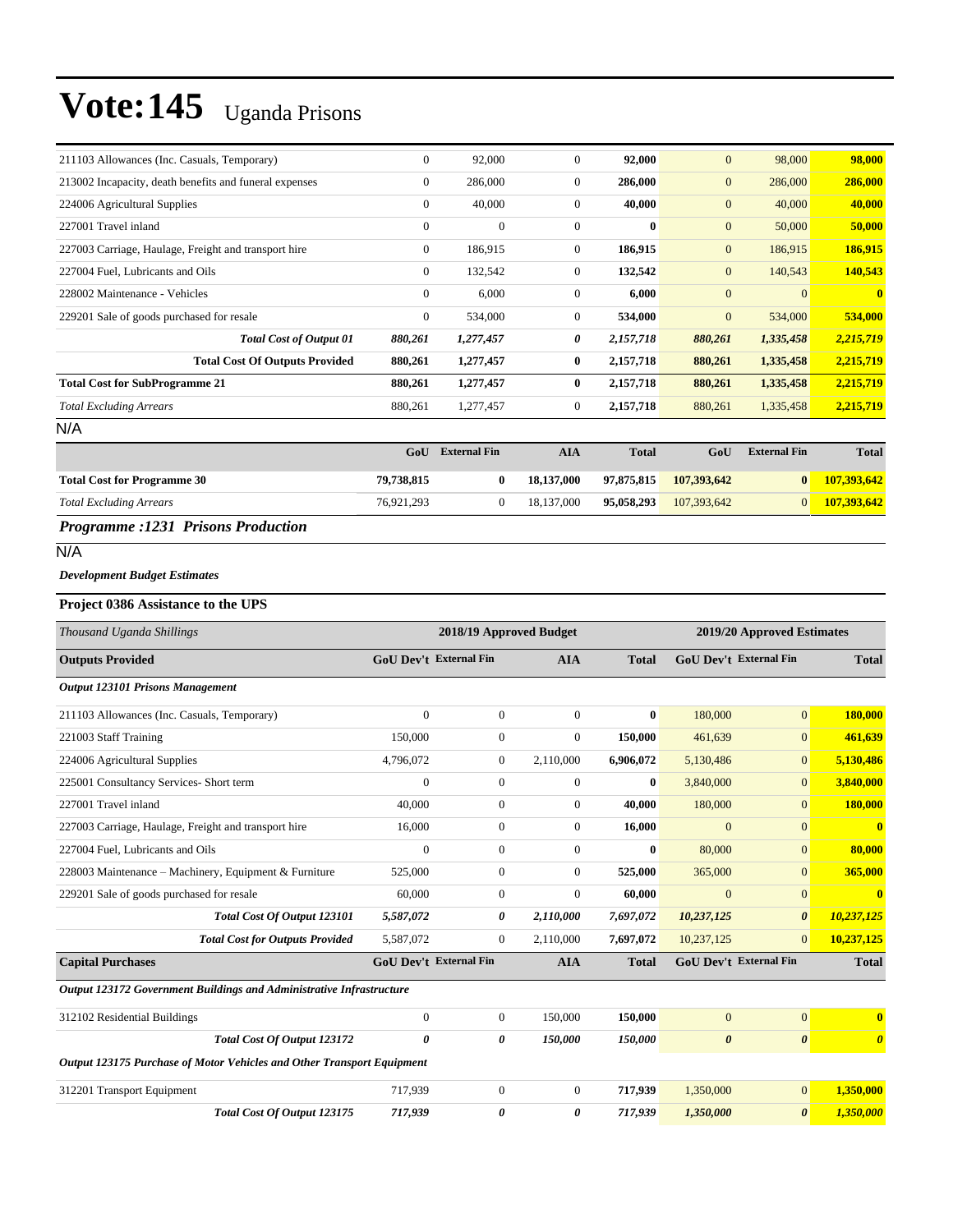#### *Output 123177 Purchase of Specialised Machinery & Equipment*

| 312202 Machinery and Equipment                                                         | 644,829                       | $\mathbf{0}$            | $\theta$         | 644,829      | $\mathbf{0}$          | $\mathbf{0}$                  | $\bf{0}$              |
|----------------------------------------------------------------------------------------|-------------------------------|-------------------------|------------------|--------------|-----------------------|-------------------------------|-----------------------|
| Total Cost Of Output 123177                                                            | 644,829                       | 0                       | 0                | 644,829      | $\boldsymbol{\theta}$ | $\boldsymbol{\theta}$         | $\boldsymbol{\theta}$ |
| Output 123180 Construction and Rehabilitation of Prisons                               |                               |                         |                  |              |                       |                               |                       |
| 281504 Monitoring, Supervision & Appraisal of capital works                            | 60,000                        | $\mathbf{0}$            | 350,000          | 410,000      | 60,000                | $\mathbf{0}$                  | 60,000                |
| 312101 Non-Residential Buildings                                                       | 2,417,939                     | $\boldsymbol{0}$        | $\boldsymbol{0}$ | 2,417,939    | 550,000               | $\mathbf{0}$                  | 550,000               |
| 312102 Residential Buildings                                                           | 8,296,000                     | $\boldsymbol{0}$        | 2,350,000        | 10,646,000   | 8,050,655             | $\mathbf{0}$                  | 8,050,655             |
| 312211 Office Equipment                                                                | $\mathbf{0}$                  | $\mathbf{0}$            | $\theta$         | $\bf{0}$     | 60,299                | $\mathbf{0}$                  | 60,299                |
| Total Cost Of Output 123180                                                            | 10,773,939                    | 0                       | 2,700,000        | 13,473,939   | 8,720,954             | $\boldsymbol{\theta}$         | 8,720,954             |
| <b>Total Cost for Capital Purchases</b>                                                | 12,136,707                    | $\boldsymbol{0}$        | 2,850,000        | 14,986,707   | 10,070,954            | $\mathbf{0}$                  | 10,070,954            |
| <b>Arrears</b>                                                                         | GoU Dev't External Fin        |                         | AIA              | <b>Total</b> |                       | GoU Dev't External Fin        | <b>Total</b>          |
| Output 123199 Arrears                                                                  |                               |                         |                  |              |                       |                               |                       |
| 321605 Domestic arrears (Budgeting)                                                    | 259,187                       | $\boldsymbol{0}$        | $\boldsymbol{0}$ | 259,187      | $\mathbf{0}$          | $\boldsymbol{0}$              | $\bf{0}$              |
| Total Cost Of Output 123199                                                            | 259,187                       | 0                       | 0                | 259,187      | $\boldsymbol{\theta}$ | $\boldsymbol{\theta}$         | $\boldsymbol{\theta}$ |
| <b>Total Cost for Arrears</b>                                                          | 259,187                       | $\mathbf{0}$            | $\boldsymbol{0}$ | 259,187      | $\mathbf{0}$          | $\mathbf{0}$                  | $\bf{0}$              |
| <b>Total Cost for Project: 0386</b>                                                    | 17,982,966                    | $\mathbf{0}$            | 4,960,000        | 22,942,966   | 20,308,079            | $\mathbf{0}$                  | 20,308,079            |
| <b>Total Excluding Arrears</b>                                                         | 17,723,779                    | $\mathbf{0}$            | 4,960,000        | 22,683,779   | 20,308,079            | $\mathbf{0}$                  | 20,308,079            |
| Project 1109 Prisons Enhancement - Northern Uganda                                     |                               |                         |                  |              |                       |                               |                       |
| Thousand Uganda Shillings                                                              |                               | 2018/19 Approved Budget |                  |              |                       | 2019/20 Approved Estimates    |                       |
| <b>Outputs Provided</b>                                                                | GoU Dev't External Fin        |                         | AIA              | <b>Total</b> |                       | <b>GoU Dev't External Fin</b> | <b>Total</b>          |
| <b>Output 123101 Prisons Management</b>                                                |                               |                         |                  |              |                       |                               |                       |
| 224006 Agricultural Supplies                                                           | 407,939                       | $\boldsymbol{0}$        | $\boldsymbol{0}$ | 407,939      | 220,000               | $\mathbf{0}$                  | 220,000               |
| 227001 Travel inland                                                                   | $\mathbf{0}$                  | $\mathbf{0}$            | $\mathbf{0}$     | $\bf{0}$     | 60,000                | $\mathbf{0}$                  | 60,000                |
| Total Cost Of Output 123101                                                            | 407,939                       | 0                       | 0                | 407,939      | 280,000               | $\boldsymbol{\theta}$         | 280,000               |
| <b>Total Cost for Outputs Provided</b>                                                 | 407,939                       | $\mathbf{0}$            | $\mathbf{0}$     | 407,939      | 280,000               | $\overline{0}$                | 280,000               |
| <b>Capital Purchases</b>                                                               | <b>GoU Dev't External Fin</b> |                         | <b>AIA</b>       | Total        |                       | GoU Dev't External Fin        | <b>Total</b>          |
| Output 123172 Government Buildings and Administrative Infrastructure                   |                               |                         |                  |              |                       |                               |                       |
| 281504 Monitoring, Supervision & Appraisal of capital works                            | 40,000                        | $\boldsymbol{0}$        | $\boldsymbol{0}$ | 40,000       | $\mathbf{0}$          | $\boldsymbol{0}$              | $\bf{0}$              |
| 312101 Non-Residential Buildings                                                       | 552,061                       | $\boldsymbol{0}$        | $\mathbf{0}$     | 552,061      | $\mathbf{0}$          | $\mathbf{0}$                  | $\bf{0}$              |
| Total Cost Of Output 123172                                                            | 592,061                       | 0                       | 0                | 592,061      | $\boldsymbol{\theta}$ | $\pmb{\theta}$                |                       |
| <b>Total Cost for Capital Purchases</b>                                                | 592,061                       | $\boldsymbol{0}$        | $\mathbf{0}$     | 592,061      | $\boldsymbol{0}$      | $\mathbf{0}$                  | $\mathbf{0}$          |
| <b>Total Cost for Project: 1109</b>                                                    | 1,000,000                     | $\boldsymbol{0}$        | $\mathbf{0}$     | 1,000,000    | 280,000               | $\mathbf{0}$                  | 280,000               |
| <b>Total Excluding Arrears</b>                                                         | 1,000,000                     | $\boldsymbol{0}$        | $\boldsymbol{0}$ | 1,000,000    | 280,000               | $\mathbf{0}$                  | <b>280,000</b>        |
| Project 1395 The maize seed and cotton production project under Uganda Prisons Service |                               |                         |                  |              |                       |                               |                       |
| Thousand Uganda Shillings                                                              |                               | 2018/19 Approved Budget |                  |              |                       | 2019/20 Approved Estimates    |                       |
| <b>Outputs Provided</b>                                                                | <b>GoU Dev't External Fin</b> |                         | <b>AIA</b>       | <b>Total</b> |                       | <b>GoU Dev't External Fin</b> | <b>Total</b>          |

| <b>Output 123101 Prisons Management</b>             |         |  |         |         |   |         |
|-----------------------------------------------------|---------|--|---------|---------|---|---------|
| 211103 Allowances (Inc. Casuals, Temporary)         | 95,000  |  | 95.000  | 390,000 |   | 390,000 |
| 221003 Staff Training                               | 204,000 |  | 204.000 | 798,750 |   | 798.750 |
| 221006 Commissions and related charges              | 198.000 |  | 198,000 | 300,000 | 0 | 300,000 |
| 223003 Rent – (Produced Assets) to private entities | 540,000 |  | 540,000 | 428,000 |   | 428,000 |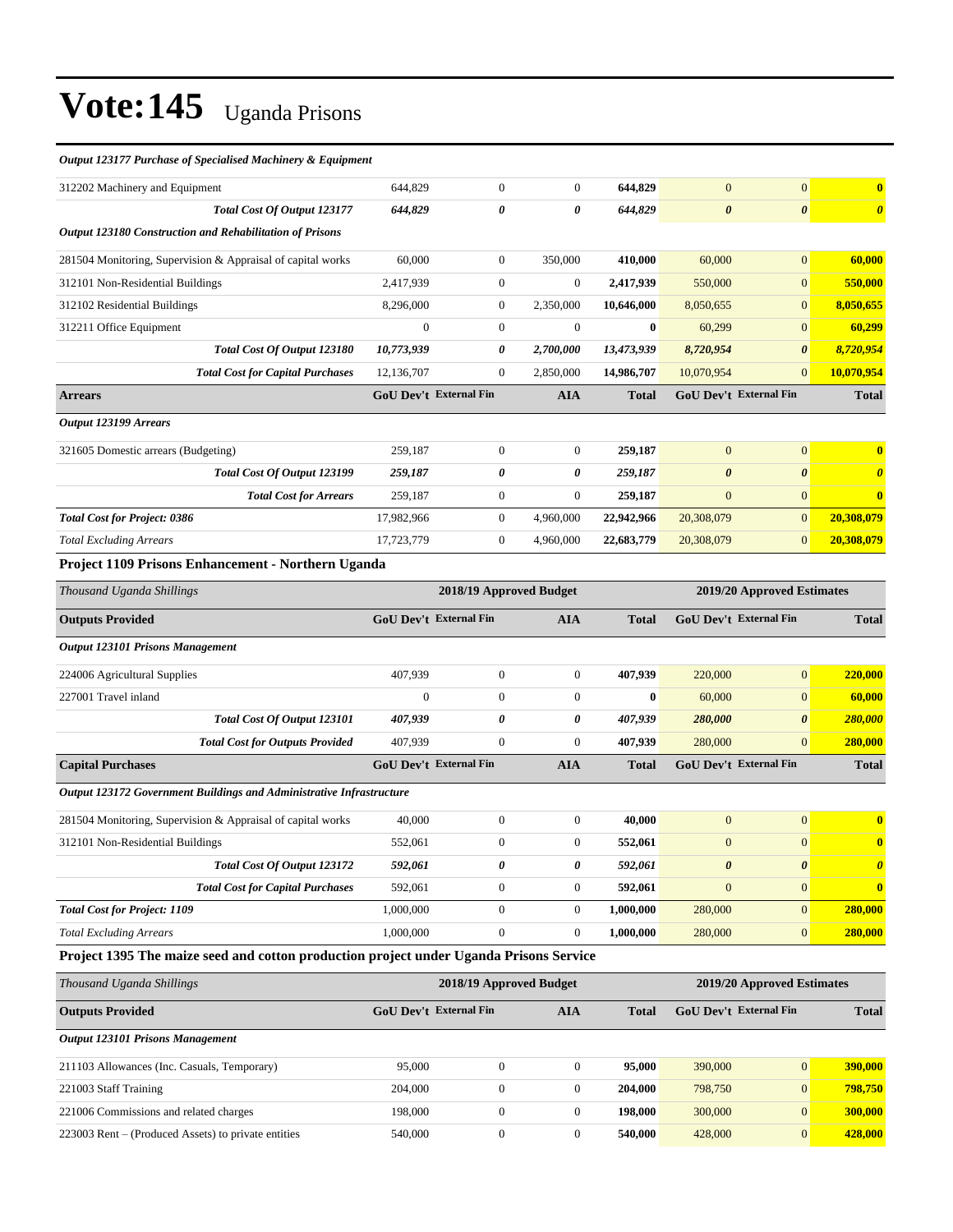| 224006 Agricultural Supplies                                           | 2,522,615                            | $\boldsymbol{0}$ | 390,000          | 2,912,615                     | 2,442,590                  | $\mathbf{0}$          | 2,442,590             |
|------------------------------------------------------------------------|--------------------------------------|------------------|------------------|-------------------------------|----------------------------|-----------------------|-----------------------|
| 225001 Consultancy Services- Short term                                | 307,109                              | $\boldsymbol{0}$ | $\boldsymbol{0}$ | 307,109                       | 1,495,409                  | $\overline{0}$        | 1,495,409             |
| 227001 Travel inland                                                   | 200,000                              | $\overline{0}$   | $\boldsymbol{0}$ | 200,000                       | 360,000                    | $\mathbf{0}$          | 360,000               |
| 228003 Maintenance - Machinery, Equipment & Furniture                  | 315,000                              | $\boldsymbol{0}$ | 0                | 315,000                       | 120,000                    | $\boldsymbol{0}$      | 120,000               |
| 229201 Sale of goods purchased for resale                              | 220,000                              | $\boldsymbol{0}$ | $\boldsymbol{0}$ | 220,000                       | 200,000                    | $\boldsymbol{0}$      | 200,000               |
| Total Cost Of Output 123101                                            | 4,601,724                            | 0                | 390,000          | 4,991,724                     | 6,534,749                  | 0                     | 6,534,749             |
| <b>Total Cost for Outputs Provided</b>                                 | 4,601,724                            | $\boldsymbol{0}$ | 390,000          | 4,991,724                     | 6,534,749                  | $\overline{0}$        | 6,534,749             |
| <b>Capital Purchases</b>                                               | <b>GoU Dev't External Fin</b>        |                  | <b>AIA</b>       | <b>Total</b>                  | GoU Dev't External Fin     |                       | <b>Total</b>          |
| Output 123175 Purchase of Motor Vehicles and Other Transport Equipment |                                      |                  |                  |                               |                            |                       |                       |
| 312201 Transport Equipment                                             | 410,000                              | $\boldsymbol{0}$ | $\mathbf{0}$     | 410,000                       | $\mathbf{0}$               | $\mathbf{0}$          |                       |
| Total Cost Of Output 123175                                            | 410,000                              | 0                | 0                | 410,000                       | $\boldsymbol{\theta}$      | $\boldsymbol{\theta}$ | $\boldsymbol{\theta}$ |
| Output 123177 Purchase of Specialised Machinery & Equipment            |                                      |                  |                  |                               |                            |                       |                       |
| 312202 Machinery and Equipment                                         | 2,003,885                            | $\boldsymbol{0}$ | $\boldsymbol{0}$ | 2,003,885                     | 920,000                    | $\mathbf{0}$          | 920,000               |
| <b>Total Cost Of Output 123177</b>                                     | 2,003,885                            | 0                | 0                | 2,003,885                     | 920,000                    | 0                     | 920,000               |
| Output 123180 Construction and Rehabilitation of Prisons               |                                      |                  |                  |                               |                            |                       |                       |
| 281504 Monitoring, Supervision & Appraisal of capital works            | 236,840                              | $\overline{0}$   | $\boldsymbol{0}$ | 236,840                       | $\Omega$                   | $\overline{0}$        |                       |
| 312101 Non-Residential Buildings                                       | 767,300                              | $\boldsymbol{0}$ | $\boldsymbol{0}$ | 767,300                       | 231,000                    | $\mathbf{0}$          | 231,000               |
| 312102 Residential Buildings                                           | 1,640,000                            | $\boldsymbol{0}$ | $\boldsymbol{0}$ | 1,640,000                     | 400,000                    | $\boldsymbol{0}$      | 400,000               |
| Total Cost Of Output 123180                                            | 2,644,140                            | 0                | 0                | 2,644,140                     | 631,000                    | $\pmb{\theta}$        | 631,000               |
| <b>Total Cost for Capital Purchases</b>                                | 5,058,025                            | $\boldsymbol{0}$ | $\boldsymbol{0}$ | 5,058,025                     | 1,551,000                  | $\overline{0}$        | 1,551,000             |
| <b>Total Cost for Project: 1395</b>                                    | 9,659,749                            | $\boldsymbol{0}$ | 390,000          | 10,049,749                    | 8,085,749                  | $\boldsymbol{0}$      | 8,085,749             |
| <b>Total Excluding Arrears</b>                                         | 9,659,749                            | $\boldsymbol{0}$ | 390,000          | 10,049,749                    | 8,085,749                  | $\overline{0}$        | 8,085,749             |
| Project 1443 Revitalisation of Prison Industries                       |                                      |                  |                  |                               |                            |                       |                       |
| Thousand Uganda Shillings                                              | 2018/19 Approved Budget              |                  |                  |                               | 2019/20 Approved Estimates |                       |                       |
| <b>Outputs Provided</b>                                                | GoU Dev't External Fin<br><b>AIA</b> |                  | <b>Total</b>     | <b>GoU Dev't External Fin</b> |                            | <b>Total</b>          |                       |
| Output 123101 Prisons Management                                       |                                      |                  |                  |                               |                            |                       |                       |
| 211103 Allowances (Inc. Casuals, Temporary)                            | $\boldsymbol{0}$                     | $\boldsymbol{0}$ | $\boldsymbol{0}$ | $\bf{0}$                      | 100,000                    | $\boldsymbol{0}$      | 100,000               |
| 221003 Staff Training                                                  | 280,000                              | $\boldsymbol{0}$ | 250,000          | 530,000                       | 380,000                    | $\boldsymbol{0}$      | 380,000               |
| 225001 Consultancy Services- Short term                                | 100,000                              | $\boldsymbol{0}$ | $\boldsymbol{0}$ | 100,000                       | 150,000                    | $\boldsymbol{0}$      | <b>150,000</b>        |
| 227001 Travel inland                                                   | 100,000                              | $\boldsymbol{0}$ | $\boldsymbol{0}$ | 100,000                       | 100,000                    | $\boldsymbol{0}$      | 100,000               |
| 228003 Maintenance - Machinery, Equipment & Furniture                  | 50,300                               | $\boldsymbol{0}$ | $\boldsymbol{0}$ | 50,300                        | 160,000                    | $\mathbf{0}$          | 160,000               |
| 229201 Sale of goods purchased for resale                              | 850,000                              | $\boldsymbol{0}$ | 950,000          | 1,800,000                     | 1,810,000                  | $\boldsymbol{0}$      | 1,810,000             |
| Total Cost Of Output 123101                                            | 1,380,300                            | 0                | 1,200,000        | 2,580,300                     | 2,700,000                  | 0                     | 2,700,000             |
| <b>Total Cost for Outputs Provided</b>                                 | 1,380,300                            | $\boldsymbol{0}$ | 1,200,000        | 2,580,300                     | 2,700,000                  | $\boldsymbol{0}$      | 2,700,000             |
| <b>Capital Purchases</b>                                               | <b>GoU Dev't External Fin</b>        |                  | AIA              | <b>Total</b>                  | GoU Dev't External Fin     |                       | <b>Total</b>          |
|                                                                        |                                      |                  |                  |                               |                            |                       |                       |
| Output 123172 Government Buildings and Administrative Infrastructure   |                                      |                  |                  |                               |                            |                       |                       |
| 312101 Non-Residential Buildings                                       | $\boldsymbol{0}$                     | $\boldsymbol{0}$ | 1,000,000        | 1,000,000                     | 50,000                     | $\boldsymbol{0}$      | 50,000                |
| Total Cost Of Output 123172                                            | 0                                    | 0                | 1,000,000        | 1,000,000                     | 50,000                     | $\pmb{\theta}$        | 50,000                |
| Output 123177 Purchase of Specialised Machinery & Equipment            |                                      |                  |                  |                               |                            |                       |                       |
| 312202 Machinery and Equipment                                         | $\boldsymbol{0}$                     | $\boldsymbol{0}$ | 623,000          | 623,000                       | 2,070,000                  | $\boldsymbol{0}$      | 2,070,000             |

*Total Cost Of Output 123177 0 0 623,000 623,000 2,070,000 0 2,070,000*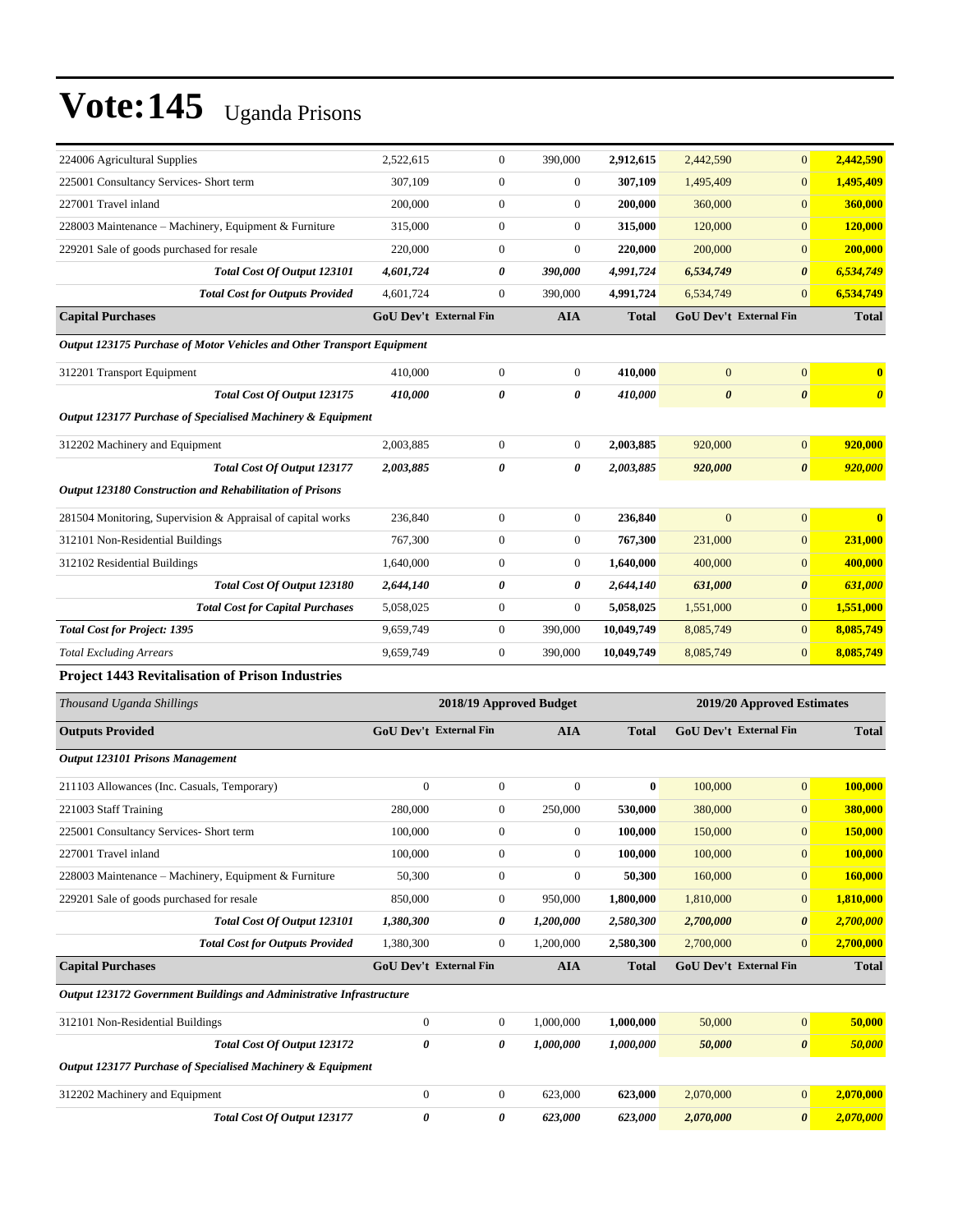| Output 123180 Construction and Rehabilitation of Prisons           |              |                     |                |               |                       |                       |                         |
|--------------------------------------------------------------------|--------------|---------------------|----------------|---------------|-----------------------|-----------------------|-------------------------|
| 281503 Engineering and Design Studies & Plans for capital<br>works | 200,000      | $\mathbf{0}$        | $\overline{0}$ | 200,000       | $\overline{0}$        | $\overline{0}$        | $\overline{\mathbf{0}}$ |
| 312101 Non-Residential Buildings                                   | 3,400,000    | $\theta$            | $\overline{0}$ | 3,400,000     | $\overline{0}$        | $\mathbf{0}$          | $\mathbf{0}$            |
| Total Cost Of Output 123180                                        | 3,600,000    | 0                   | 0              | 3,600,000     | $\boldsymbol{\theta}$ | $\boldsymbol{\theta}$ | $\boldsymbol{\theta}$   |
| <b>Total Cost for Capital Purchases</b>                            | 3,600,000    | $\mathbf{0}$        | 1,623,000      | 5,223,000     | 2,120,000             | $\mathbf{0}$          | 2,120,000               |
| <b>Total Cost for Project: 1443</b>                                | 4,980,300    | $\mathbf{0}$        | 2,823,000      | 7,803,300     | 4,820,000             | $\mathbf{0}$          | 4,820,000               |
| <b>Total Excluding Arrears</b>                                     | 4,980,300    | $\mathbf{0}$        | 2,823,000      | 7,803,300     | 4,820,000             | $\overline{0}$        | 4,820,000               |
|                                                                    | GoU          | <b>External Fin</b> | <b>AIA</b>     | <b>Total</b>  | GoU                   | <b>External Fin</b>   | <b>Total</b>            |
| <b>Total Cost for Programme 31</b>                                 | 33,623,016   | $\bf{0}$            | 8,173,000      | 41,796,016    | 33,493,828            | $\bf{0}$              | 33,493,828              |
| <b>Total Excluding Arrears</b>                                     | 33, 363, 828 | $\mathbf{0}$        | 8,173,000      | 41,536,828    | 33,493,828            | $\overline{0}$        | 33,493,828              |
|                                                                    | GoU          | <b>External Fin</b> | <b>AIA</b>     | <b>Total</b>  | GoU                   | <b>External Fin.</b>  | <b>Total</b>            |
| <b>Grand Total for Vote 145</b>                                    | 215,273,564  | $\bf{0}$            | 26,860,000     | 242, 133, 564 | 247,664,404           | $\bf{0}$              | 247,664,404             |
| <b>Total Excluding Arrears</b>                                     | 196,861,948  | $\boldsymbol{0}$    | 26,860,000     | 223,721,948   | 238,280,306           | $\mathbf{0}$          | 238,280,306             |